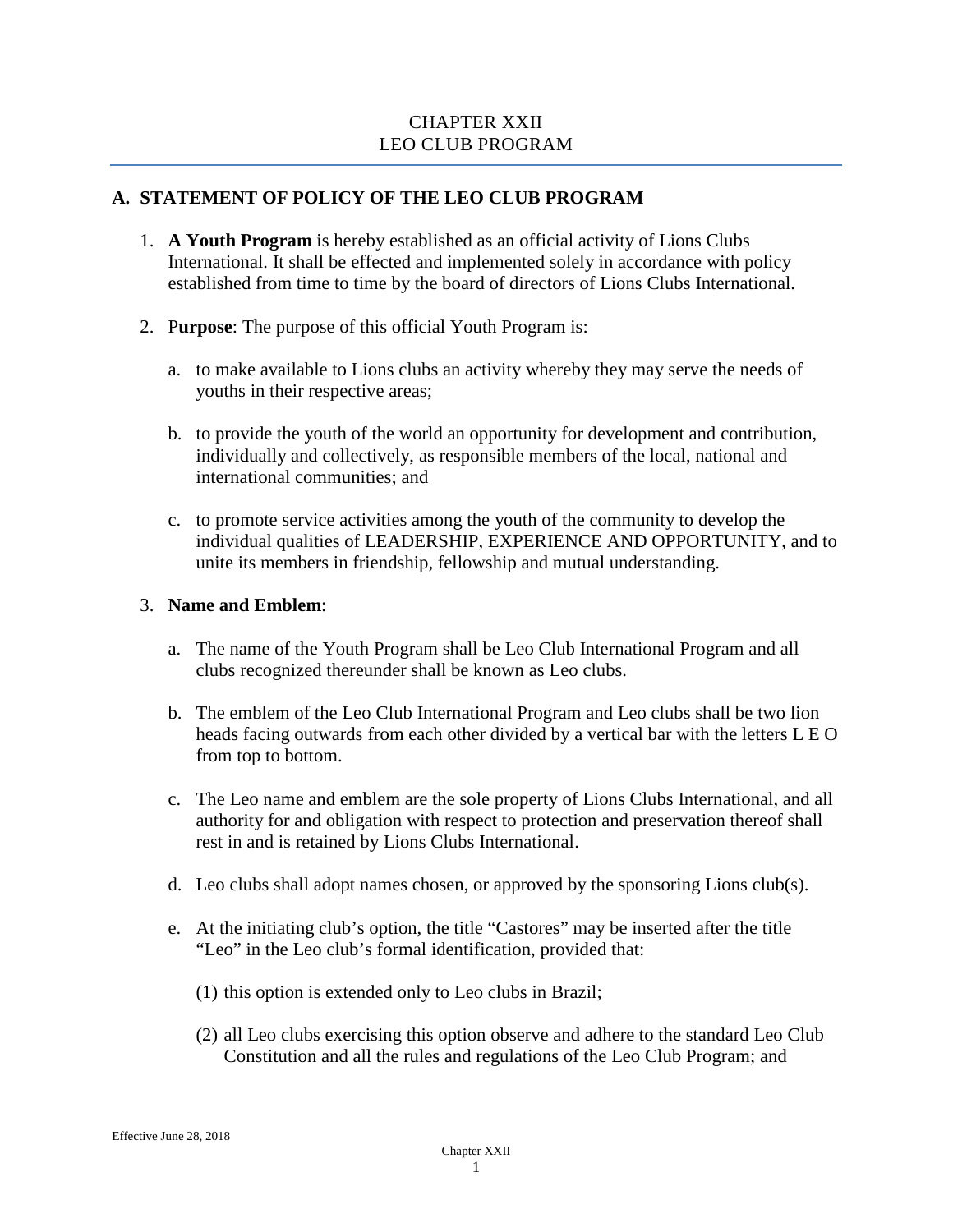- (3) all such clubs are considered bona fide and fully certified clubs within the Leo Club Program.
- 4. **Jurisdiction**: The board of directors of Lions Clubs International shall have and does hereby retain all authority, control and supervision over all aspects of the Leo Club International Program, including but not by way of limitation, establishment and implementation of constitutional, organization, procedural and all other operating requirements of said program and methods for enforcement of the same.

# 5. **Constitution**:

- a. The board of directors of Lions Clubs International shall frame, and all Leo clubs shall adopt and be governed by a Standard Leo Club Constitution.
- b. All activities, projects, and programs of Leo clubs shall be conducted in harmony with the Standard Leo Club Constitution and all amendments thereto and with the policies of Lions Clubs International. The Board of Directors of Lions Clubs International, only, shall have power to amend the Standard Leo Club Constitution.
- c. Each Leo club may adopt by-laws which shall be consistent with the Standard Leo Club Constitution and with policy established by Lions Clubs International. These bylaws and any subsequent amendments shall be subject to the approval of the sponsoring Lions clubs.

# 6. **Sponsorship:**

- a. No youth group or organization shall be recognized as a Leo club by Lions Clubs International unless sponsored by a Lions club. No Lions club may sponsor a Leo club except in accordance with the Leo Club International Program policies established from time to time by the board of directors of Lions Clubs International.
- b. A Leo club shall be a "Lions club sponsored affiliation."
- c. The sponsoring Lions club is responsible for the organization, supervision and guidance of the Leo club, which club shall be certified and recognized by Lions Clubs International so long as it operates within the policies established by Lions Clubs International.
- d. Where the Leo club is school-based, guidance and supervision by the sponsoring Lions club shall be exercised in full cooperation with the school authorities, and be subject to the same regulations and policies established by the school authorities for all student organizations and extracurricular activities of the school.
- e. Each Leo club shall be sponsored by the Lions club whose territorial limits include, wholly or partially, the district area of the school and/or schools, from which the members are drawn. Written authority may be granted by the board of directors of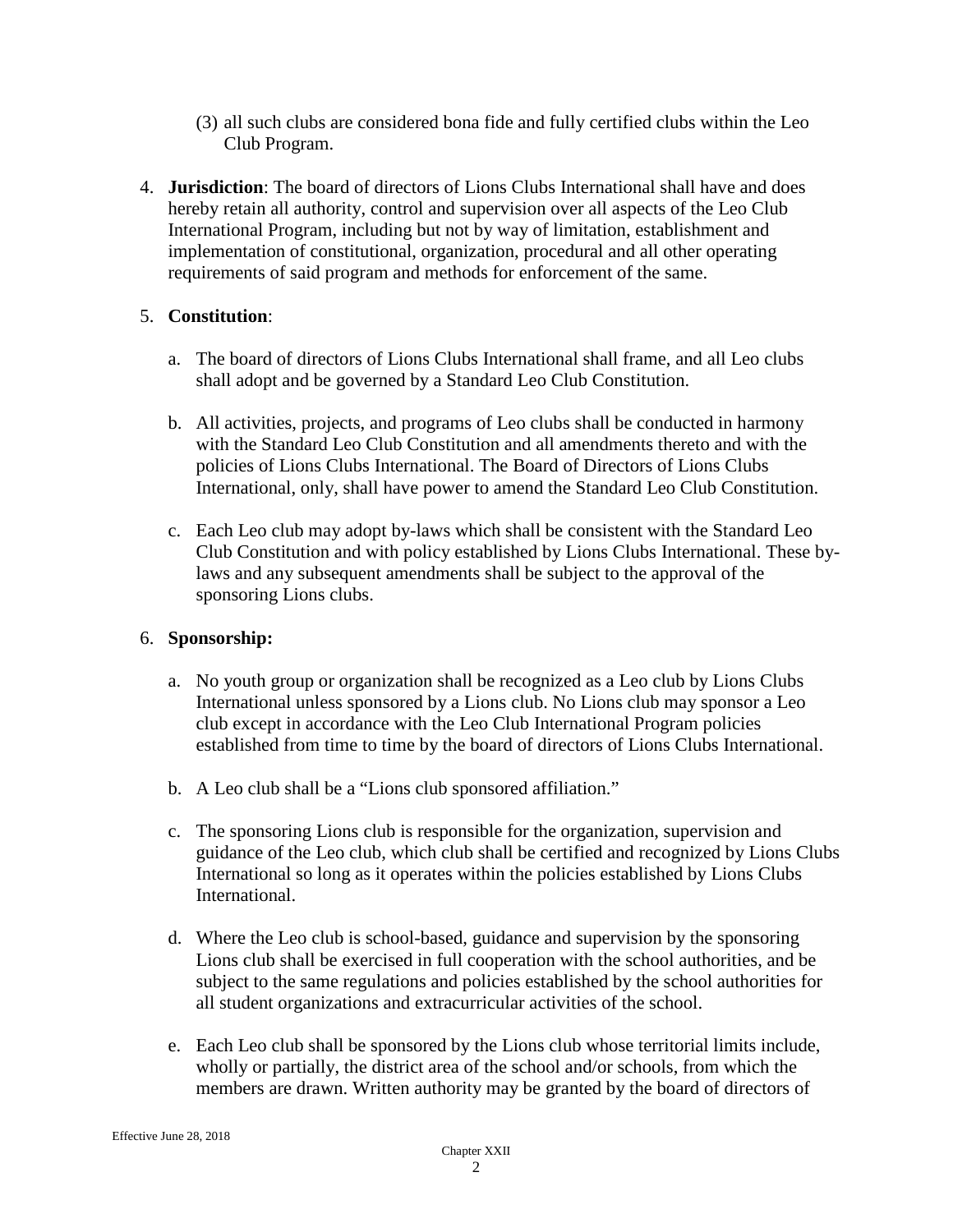Lions Clubs International to organize a Leo club outside the territorial limits of the sponsoring Lions club.

- f. Two or more Lions clubs may jointly sponsor a Leo club upon written approval of the Lions district governor and/or International Board of Directors where it is shown that the best interest of the district will be served. Membership is open to the entire territorial limits of all jointly sponsoring Lions clubs. Artificial divisions of single student bodies will be avoided. All sponsoring Lions clubs will have equal representation on the Advisory Committee. However, one Lions club must be designated as liaison with the Lions Clubs International Headquarters.
- g. Leo clubs may draw their memberships from student populations or from the community at large, including employed individuals and professionals in training. Leo clubs may be organized within schools, community organizations, churches, and other entities, whether in cities or rural areas.
- h. The sponsoring Lions club is encouraged to appoint the Leo club advisor as a member of the club's board of directors.

# 7. **Operating Procedures**

- a. A Lions club may request from Lions Clubs International a Certificate of Organization of a youth group as a Leo club, upon submission of necessary information regarding original members, elected officers, and verification of adoption of the Standard Leo Club Constitution by its members.
- b. A Certificate of Organization signed by the international president shall be forwarded to the sponsoring Lions club for formal presentation to the Leo club at an appropriately planned meeting.
- c. Thereafter, each year the sponsoring Lions club shall be billed by Lions Clubs International. Likewise, the Leo club secretary, under the supervision of the Leo club advisor, shall submit to the international office an up-to-date membership report which includes Leo officers and members on or before the first day of July each year. The annual membership report shall be made available to the sponsoring Lions club and the Leo club via MyLCI. It is the responsibility of the sponsoring Lions club president to ensure that the report is completed by the deadline specified.
- d. The Leo club may, through the sponsoring Lions club, secure for its Leo club members various items bearing the Leo club emblem from LCI Club Supplies. Such purchases may be shipped and billed to the Lions club's account or paid via one of the payment methods offered by LCI Club Supplies. Reimbursement to the Lions club may be made by the Leo club members through its regular procedure for handling such administrative funds.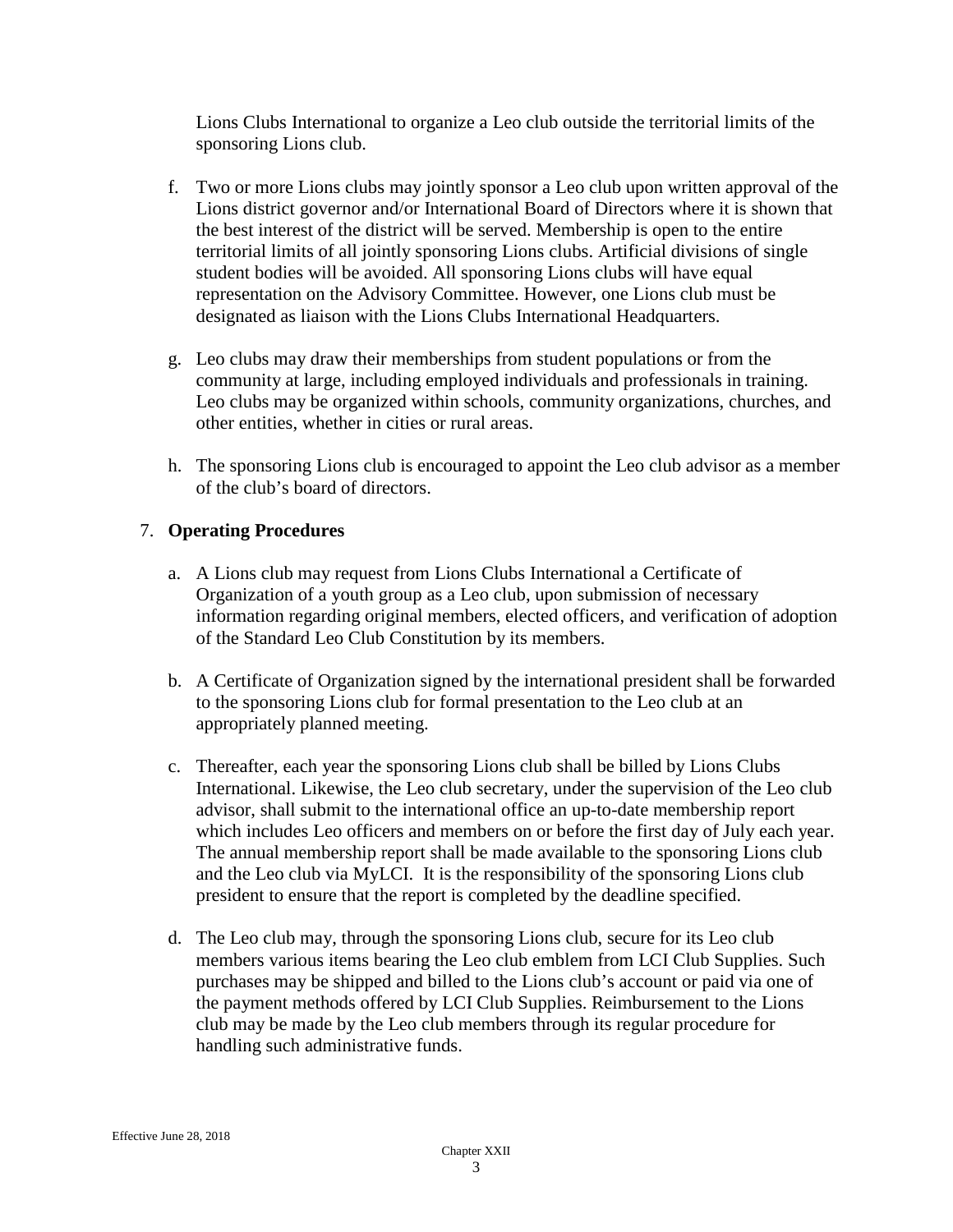- e. District and multiple district Leo club chairpersons shall prepare an annual report on Leo district or multiple district organizations in their areas respectively and submit it to the international office no later than July 1 of each fiscal year. This report where appropriate shall list the Leo clubs constituting the approved Leo district or multiple district and specify the names of the duly elected Leo district and multiple district officers. The report shall be made available to district governors and appropriate multiple district council chairpersons. It shall be the responsibility of the district governor and the council chairpersons where appropriate to ensure that the report is completed and submitted by the deadline specified.
- f. The name and contact information of the Leo club advisor of each Leo club shall be reported to the international office annually.
- g. International Club Twinning shall be adopted as an activity of the Leo Club Program.
- h. The position of multiple district Leo club chairperson shall be recommended in those multiple districts where the Leo club program exists.
- i. The Leo Club Certificate of Organization shall show the endorsements of the international president, secretary of the association and the president of the sponsoring Lions club.
- j. At time of certification, or when there is a change or a confirmation of club status, each Leo club shall declare itself as an Alpha Leo club or an Omega Leo club by notifying the Leo Club Program Department at International Headquarters.

# 8. **Finances**

- a. Lions Clubs International recognizes the importance of providing a suitable level of resources and support to Leo clubs and sponsoring Lions clubs throughout the association's constitutional areas. In order to maintain the resources and support necessary for the ongoing growth and development of the Leo Club Program, the association issues an annual Leo levy/fee to all Lions clubs that sponsor an active Leo club. The rate of the annual Leo levy is periodically reviewed by the Service Activities Committee to ensure that the amount being billed is adequate to maintain pace with the ongoing growth and development of the Leo Club Program. Such reviews may, from time to time, result in an increase of the annual Leo levy.
- b. Each Lions club sponsoring a Leo club shall receive a flat annual billing of US\$100.00. Payment of this levy may be made in US dollars or its equivalent in the respective national currency.
- c. The Leo club levy may be paid from the sponsoring Lions club's undesignated activity account.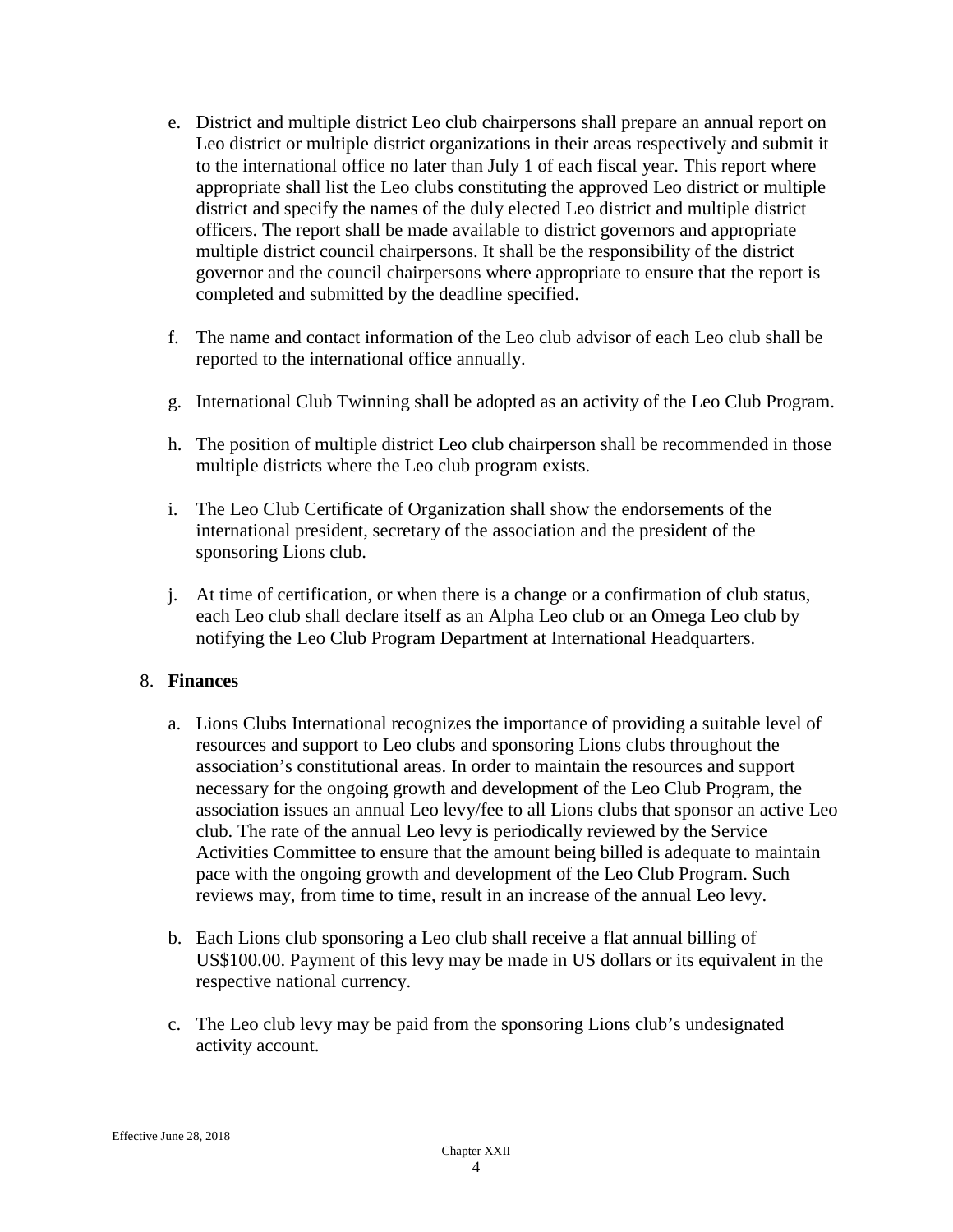- d. Credit for a terminated Leo club shall be given only if a signed Leo Club Termination Form from the sponsoring Lions club, addressed to the Leo Club Program Department at International Headquarters, is received by October 31. Credit shall be given only for the current fiscal year.
- e. No part of the expenses of the Leo club officers or meetings of Leo clubs or groups of Leo clubs shall be paid by Lions Clubs International. However, when an International Leo Forum is authorized by the board, the necessary budget for incidental expenses such as promotion, visual aids, luncheon, etc., may be provided.
- f. Costs involved in arranging any meetings of Leo clubs or groups of Leo clubs should be kept as low as possible, consistent with effective meetings and meaningful programs.
- g. It is the responsibility of the Leo club's membership to raise the funds necessary to carry out the program of the club.
- h. Lions club(s) sponsoring Leo club(s) should not contribute more than occasional or incidental financial assistance to such Leo clubs.
- i. Leo clubs shall not make solicitations for financial assistance from Lions clubs or from other Leo clubs.
- j. Leo clubs shall not solicit individuals, businesses or organizations in their respective communities for any purpose, without giving something of value in return.
- k. Any dues or assessments on the membership of any Leo club should be nominal and should be only for the purpose of covering the cost of administering the club; generally speaking, funds for activities and projects undertaken by Leo clubs should be raised by such clubs apart from such dues or assessments.
- l. Lions clubs and Lions district conventions inviting members of Leo clubs to participate in the programs of such clubs and conventions and/or conferences shall subscribe to sufficient accident insurance to protect the Lions club or district convention against any possible legal or moral obligation.
- m. An organization fee in the amount of US\$100.00 shall be required for all new Leo clubs and billed to the sponsoring Lions club. The fee may be paid from either the Lions club's administrative account or from the Lions club's undesignated activity account.
- n. The General Reimbursement Policy will apply to travel and expenses.

# 9. **Sanctions**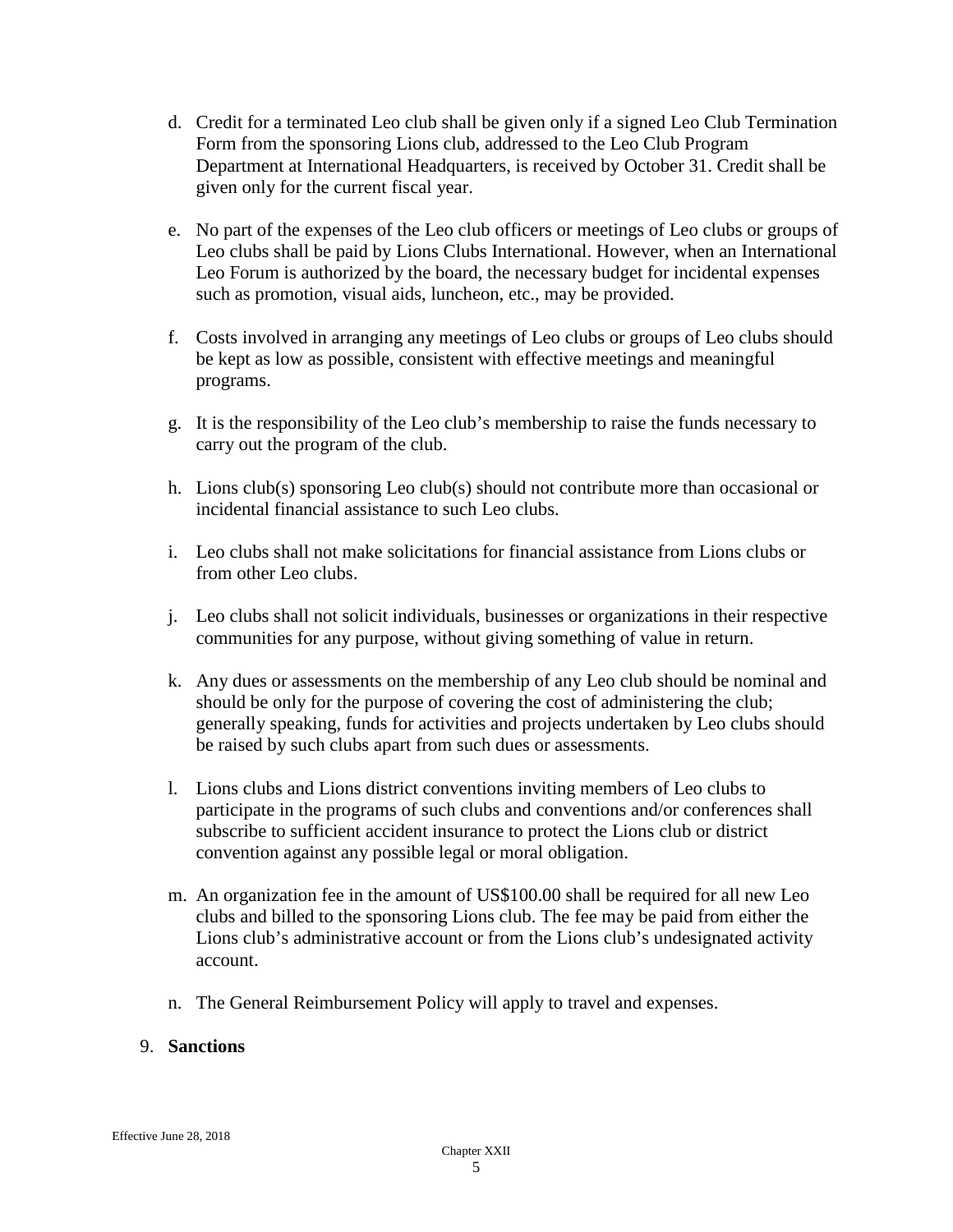- a. A member of a Leo club shall relinquish all rights and privileges pertaining to membership therein, including the right to wear and display the Leo club emblem when:
	- He/she ceases to be a member, or
	- His/her club ceases to function, or
	- He/she reaches an age one year greater than the maximum age limit, or
	- He/she ceases to be a member in good standing.

# LEO CLUB TERMINATION PROCEDURE

To officially cancel a Leo club, a sponsoring Lions club shall follow these procedures:

- (1) In instances where a sponsoring Lions club is considering cancelling its Leo club, the matter shall be brought before the Lions club's membership at a regular meeting. If a simple majority of the members in good standing vote to terminate sponsorship of the Leo club, the Lions club shall submit a Leo Club Termination Form to the Leo Club Program Department at International Headquarters. After receipt of the termination form, the international office shall then process cancellation of the Leo club.
- (2) A minimum of 30 days prior to the sponsoring Lions club vote to determine if its sponsored Leo club will be cancelled, the district governor shall be informed by an officer of the sponsoring Lions club in writing of the club's intent to cancel the Leo club.
- b. A Leo club shall be terminated:

Upon determination of its membership, or

By withdrawal of sponsorship by its sponsoring Lions club, or

By withdrawal of recognition by Lions Clubs International, with or without the consent, approval or concurrence of the sponsoring Lions club, for failure to function in accordance with its constitution or for other cause.

#### (1) PROCEDURAL GUIDELINES FOR REVIEWING LEO CLUB **CONTINUATION**

When a Lions club wishes to cancel its Leo club without the agreement of the Leo club members, the Lions club shall give the Leo club ninety (90) days' notice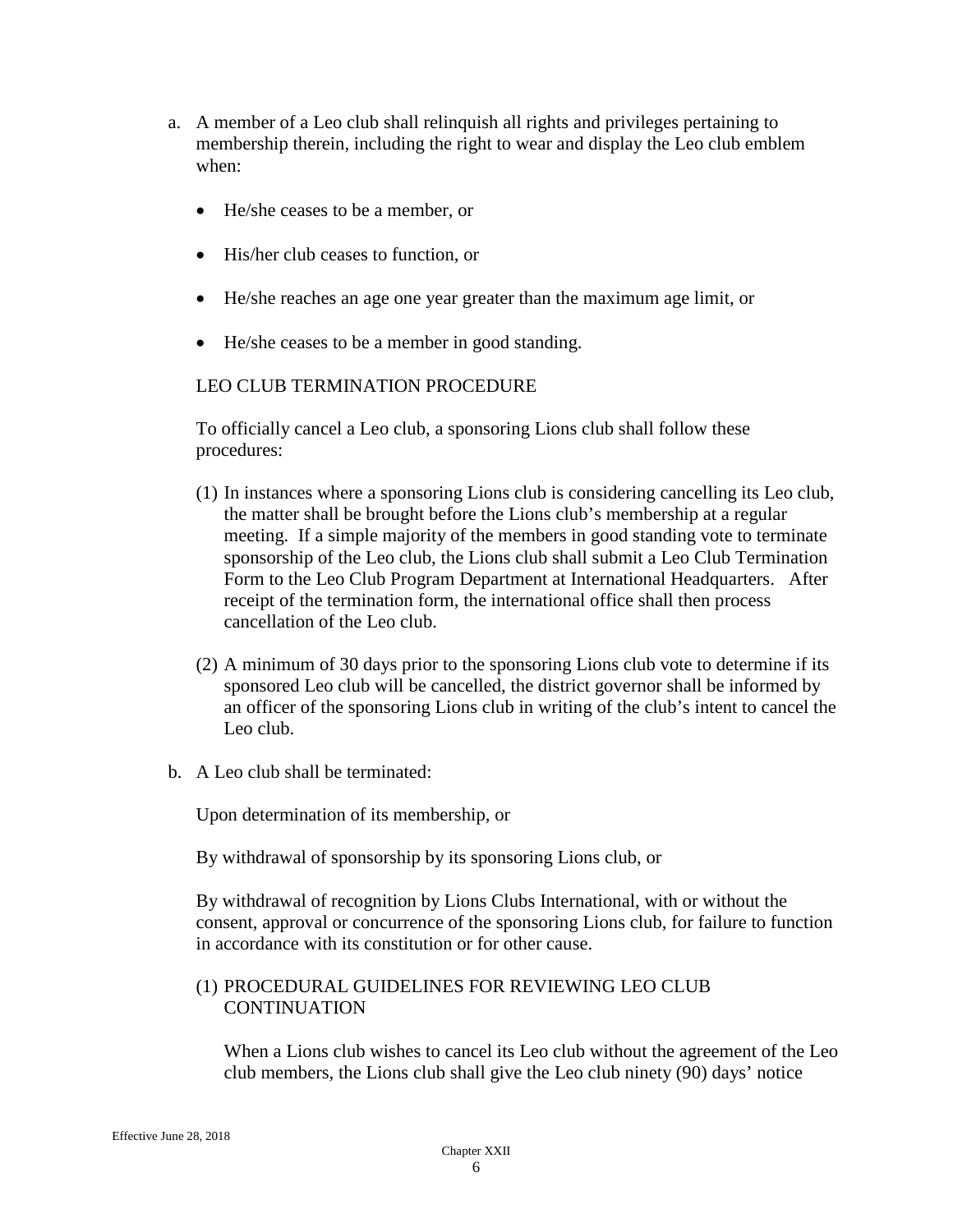along with a written report listing reasons for cancellation. A copy of this report shall be sent to the following officers:

- i. Leo club advisor
- ii. district Leo club chairperson
- iii. multiple district Leo club chairperson (if any)
- iv. Leo district president or associate district Leo club chairperson (if any)
- v. Leo multiple district president (if any)
- vi. District governor

The sponsoring Lions club's board of directors shall allow the above-named officers an opportunity to become acquainted with the situation and to consult with them. The district cabinet, when reviewing the question, shall give the Leo district president, the associate district Leo club chairperson, or the Leo multiple district president, if any, the opportunity to be heard or to present written submissions.

If problems cannot be resolved through the intervention of district officers within the ninety-day period, the matter shall be brought before the Lions club's membership at a regular meeting. If two-thirds of the members in good standing vote to terminate sponsorship of the Leo club, the Lions club shall submit the Leo Club Termination Form (Leo-86) to the international office, with copies to the above-named officers, as applicable. After receipt of the report, the international office shall then process cancellation of the Leo club.

- c. The International Board of Directors, as a matter of policy, shall not allow any individual or organization, except Lions Clubs International, to circularize Leo clubs for any purpose.
- d. A Leo club whose sponsoring Lions club has been cancelled shall have a 180 day grace period in which to find a new sponsoring Lions club and avoid termination.

# 10. **Awards**

- a. Attendance awards shall be designed for Leos to be presented to the Leos by the sponsoring Lions club. The same shall be a catalog item to be purchased by the sponsoring club.
- b. The present attendance tab which is sold by the Club Supplies and Distribution Division for use with regular Lions lapel buttons shall also be sold to the Lions clubs to be given to Leo members and used with Leo club lapel pins.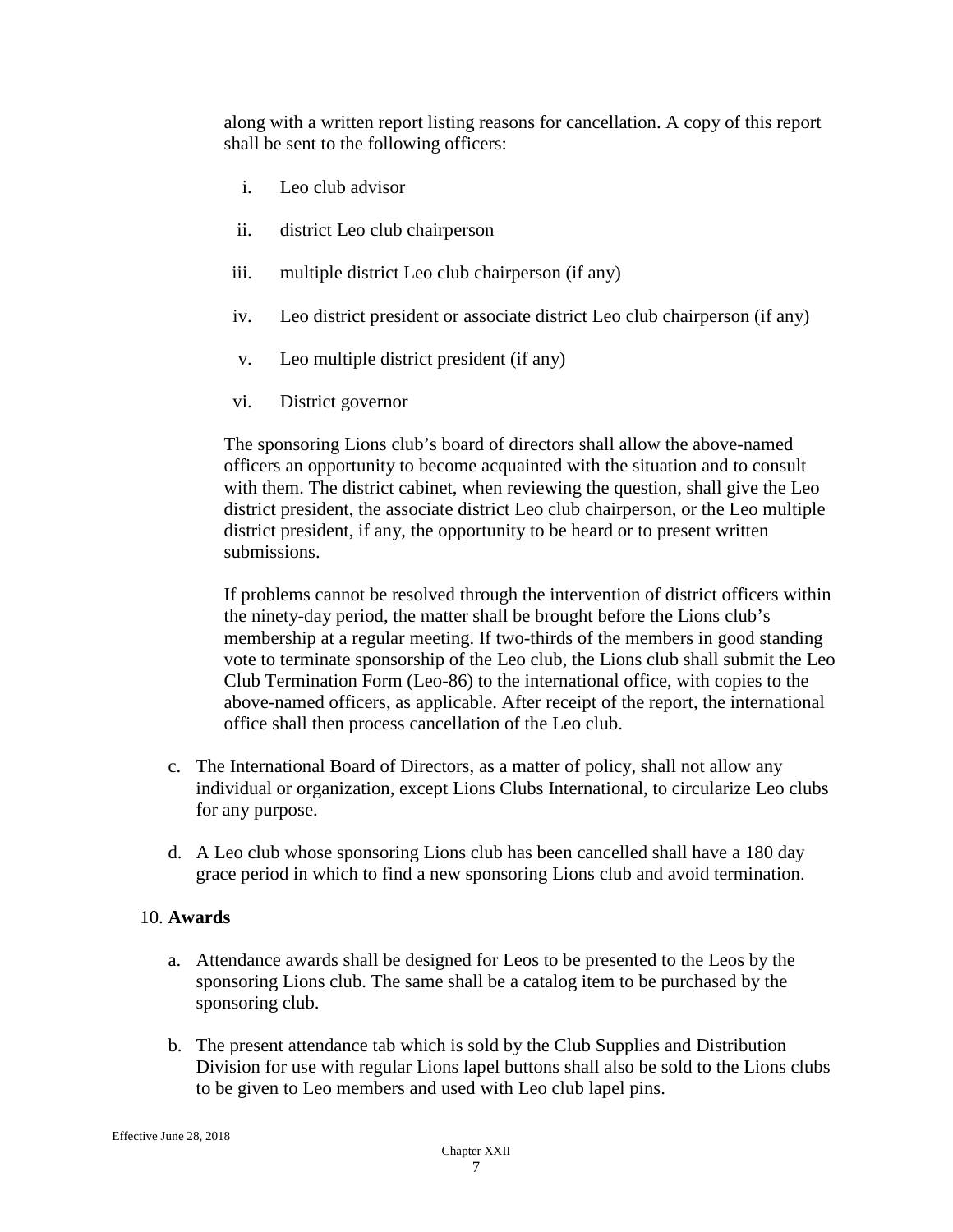- c. Leo Extension Award Certificates, signed by the Lions Clubs International President, shall be issued, one to the president and one to the advisor from the sponsoring Lions club, upon reporting of each new Leo club.
- d. A Leo Award of Honor shall be instituted, to be given by Leo clubs to an individual club member for outstanding service, and shall be made available as a catalog sale item.
- e. Leo Club Excellence Award

The guidelines governing this award shall be as follows (Note: unless otherwise stated, the district governor referred to in these criteria shall be that district governor in office during the fiscal year for which the award is sought.):

- (1) **Eligibility**: Each district shall be allowed to nominate one Leo club for the award each year. The nomination must be made by the district governor and endorsed by the district Leo club chairperson.
- (2) **Application form**: An application form for this award will be made available to each district governor. This form is to be completed by the district governor and endorsed by the district Leo club chairperson. It should be submitted along with a detailed written report of the nominated Leo club.
- (3) **Criteria**: Leo clubs considered for this award shall be judged for excellence in the following categories:
	- i. **Service to others**: A Leo club should be both persevering and creative in seeking opportunities for service within its community.
	- ii. **Fundraising techniques**: Special emphasis shall be given to creativity in this area, as well as adaptability of fundraising ideas by other clubs.
	- iii. **Leadership**: Effective leadership by club officers in planning, organizing, and implementing club projects and in maintaining an active membership shall be considered.
	- iv. **Public relations**: This category challenges Leo clubs to enhance their public image by publicizing their activities through the news media and other avenues.
	- v. **Club administration**: This item covers communications with the international office, including submission of officer and membership reports.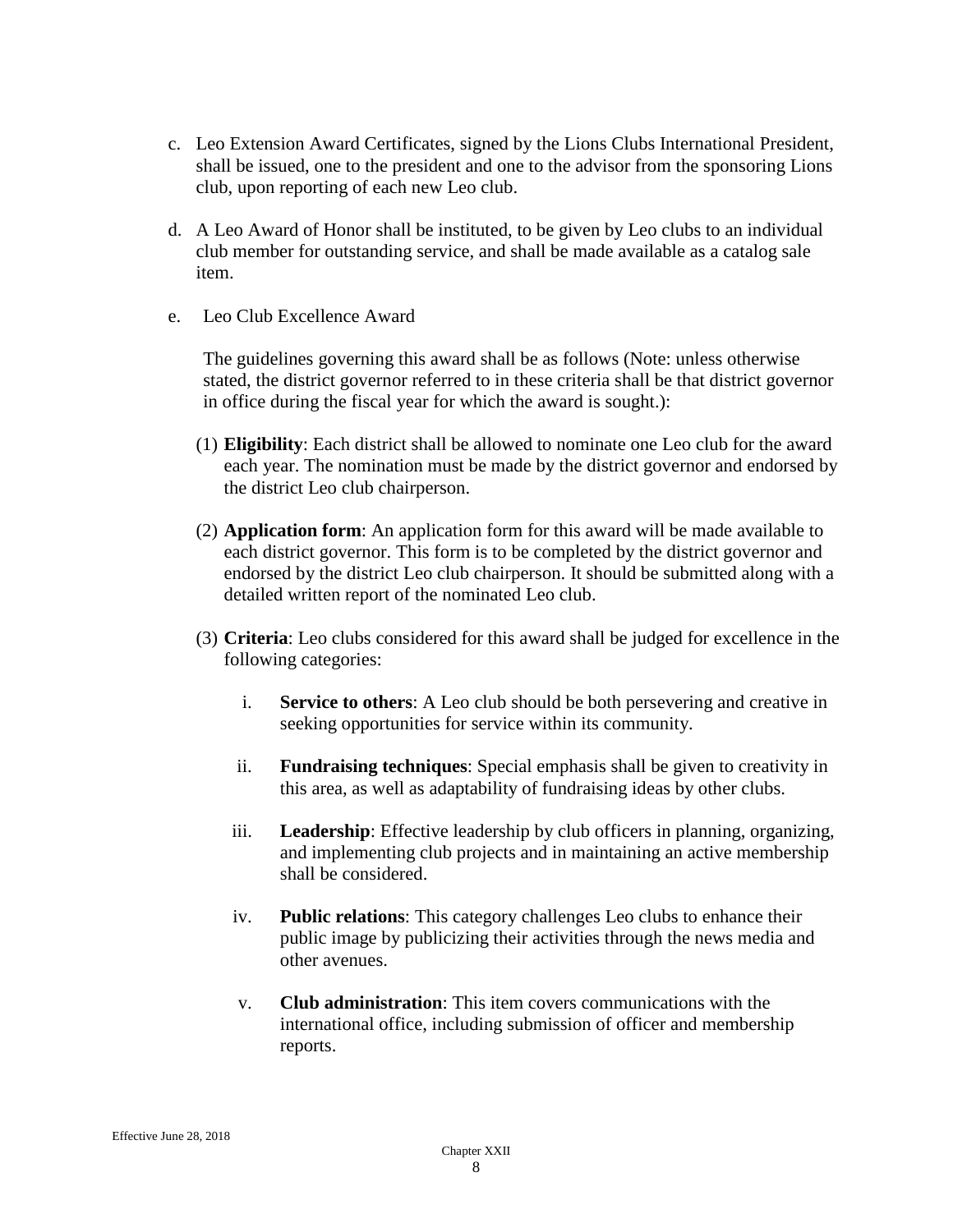- (4) **Deadline**: A detailed written report along with the completed application form must be received by the international office no later than August 15 immediately following the close of the fiscal year for which the application is submitted.
- (5) **Use of reports**: The information provided in the reports of nominated Leo clubs will be considered for publication. Photographs and slides submitted will be retained by the international office as part of the formal application.
- (6) **Type of Award**: An embroidered banner patch and chevron, bearing the fiscal year for which the award is granted, will be sent to the current president of the sponsoring Lions club for presentation by the highest ranking Lions officer available.

# f. **100% Leo Club President's Award**

- (1) The 100% Leo Club President's Award shall be presented to all qualified Leo club presidents. The requirements shall be:
	- i. The Leo club shall comply with the Standard Leo Club Constitution and the policies of the International Board of Directors, and shall refrain from any action encouraging unauthorized use of the name, good will, emblem, and other insignias of the association.
	- ii. The Leo club shall show a net increase in active membership for the fiscal year. (Net increase is not affected by transferred, deceased, or at-large members.)
		- or

The Leo club president must have personally sponsored one or more new members into the Leo club prior to the end of the fiscal year.

- iii. The Leo club must have conducted at least one major service activity. This may be a joint community project with the sponsoring Lions club.
- iv. The Leo club must have conducted at least one major fundraising project with substantial membership participation. This may be a joint community project with the sponsoring Lions club.
- v. New club officers must have been reported to the international office by July 1.
- vi. The Leo club president must certify that all new members have been properly indoctrinated and assigned to a working activity or service committee.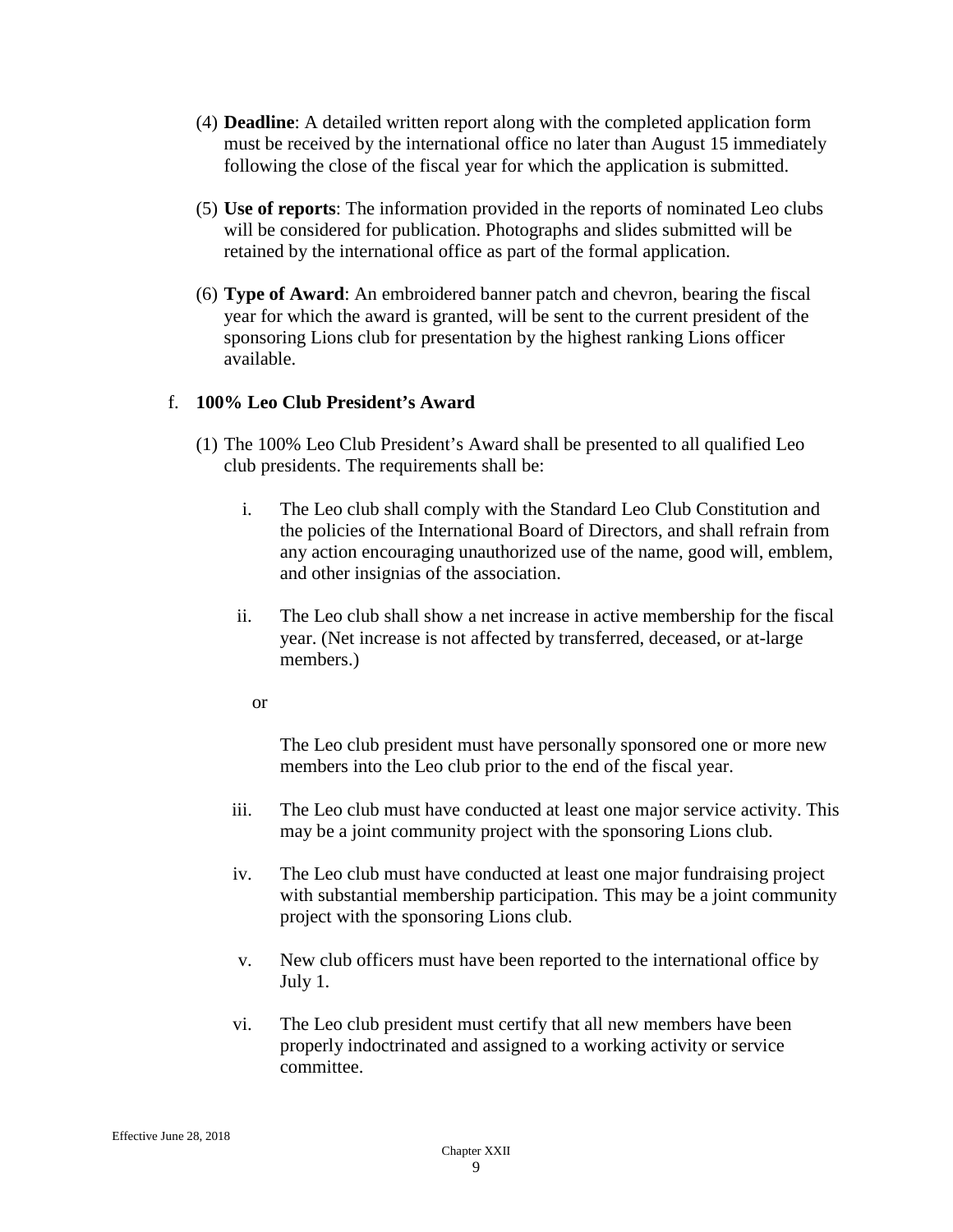- vii. The Leo club president must have been recommended by the Leo club advisor to the sponsoring Lions club president who shall certify the Leo club president has met all the requirements therefore.
- (2) Founding presidents of Leo clubs certified during the first six months of the fiscal year shall be eligible.

### g. **Leo Club Anniversary Award**

This award shall be presented to Leo clubs which have achieved the fifth and tenth anniversaries, and anniversaries in multiples of five thereafter, of their certification by the international office. To be eligible Leo clubs must have been in continuous existence since the time of their certification. Leo clubs, which had been terminated and were later reorganized shall qualify as of their most recent certification date.

#### h. **Leo Club Advisors' Outstanding Service Award**

An Outstanding Service Award shall be issued to Leo club advisors, subject to the following requirements:

- (1) The Leo club must have complied with the Standard Leo Club Constitution and the policies of Lions Clubs International and shall have refrained from any action encouraging unauthorized use of the name, good will, emblem, or insignias of the association.
- (2) The advisor must have:
	- i. prepared and implemented an on-going leadership development program for members of the Leo club, and guided Leo club officers in fulfilling their leadership functions.
	- ii. motivated Leo club members to be service-minded and to promote fellowship.
	- iii. regularly attended Leo club meetings, fostered a healthy rapport and communication between the Leos and the sponsoring Lions club, and kept Lions club members informed on the status and progress of the Leo club through regular reports.
	- iv. actively assisted the Leo club in conducting major service and fundraising projects.
	- v. demonstrated ability to listen to young people, identify their needs and interests, and given constructive advice and encouragement.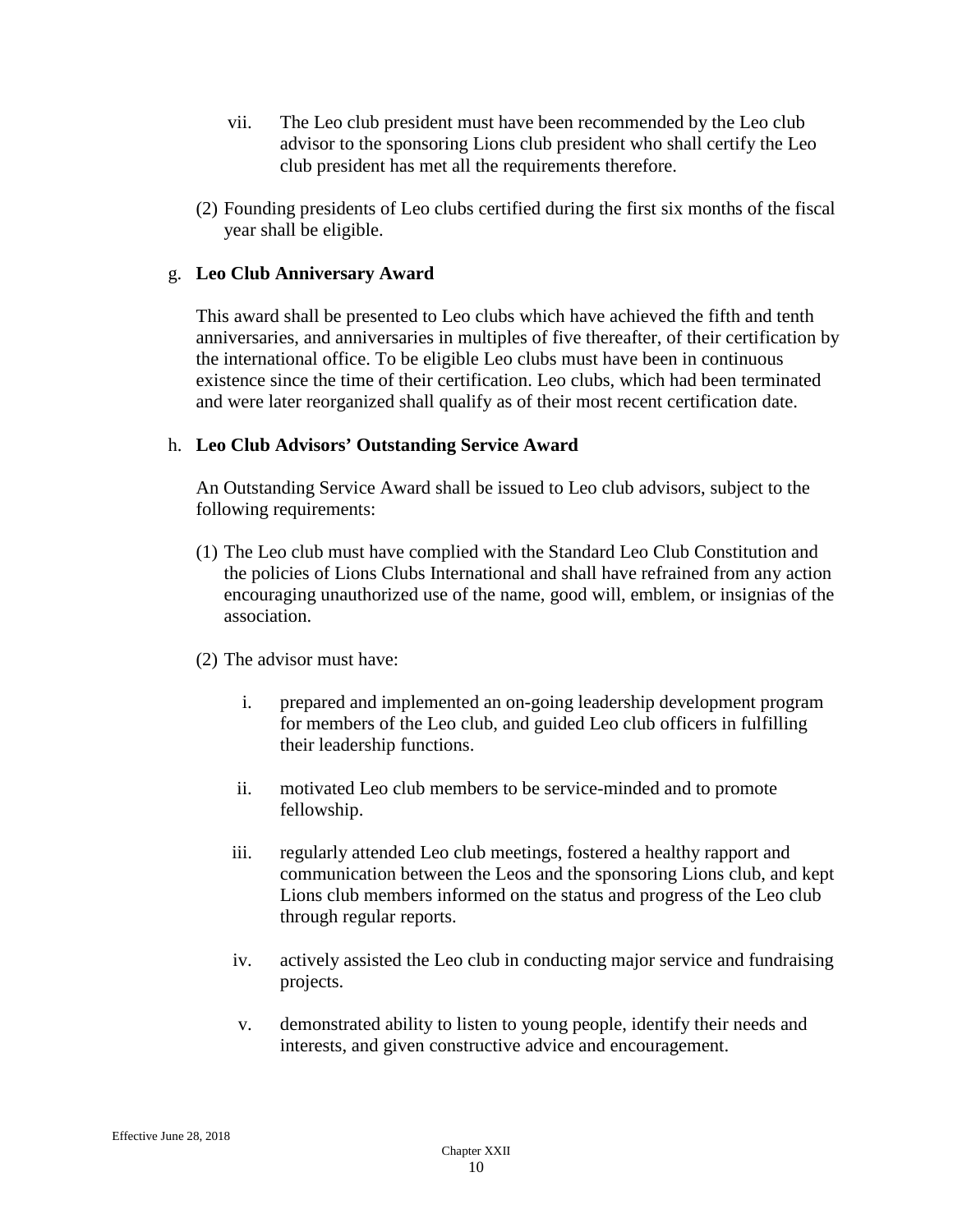- vi. promoted the Leo club's participation in district activities or in activities with other Leo clubs.
- (3) Based on criteria, a certificate shall be awarded by the district governor or council chairperson.

### i. **Leo Club Chairperson Achievement Award**

- (1) **Eligibility**: To be eligible a Lion must have served as the officially appointed district or multiple district Leo club chairperson during the immediate past fiscal year.
- (2) **Award Criteria**: To earn this award, the nominee must meet criteria in each of the following categories:
	- i. **Extension**: There must be a net increase of at least one (1) Leo club in the district at the end of the fiscal year. If the candidate is a multiple district chairperson, there must be a net increase of at least two (2) Leo clubs in the multiple district. To count for the net increase, new Leo clubs must be officially certified by the international office no later than June 30 of the fiscal year for which the Lion is nominated.
	- ii. **Leadership Development**: The candidate must have conducted a successful Leo leadership development workshop in the district for Leo club advisors and Leo officers. Multiple district chairperson candidates must have conducted a leadership development workshop for the Leo club chairperson of the sub-districts.
	- iii. **District Leo Activities**: The candidate must have either served successfully as a liaison with a Leo district or Leo multiple district council or organized meetings, activities, or contests among the Leo clubs within a district or multiple district where no Leo council has been established.
	- iv. **Administration**: The candidate must have submitted completed Leo district or Leo multiple district reports to the international office as required.
	- v. **Promotion**: The candidate must have accomplished one of the following:
		- visited at least five (5) different Lions clubs to promote the Leo club program
		- conducted a Leo seminar or forum at the district (or multiple district) convention.
		- conducted a "Leo Week" in the district (or multiple district) to promote awareness of Leo clubs.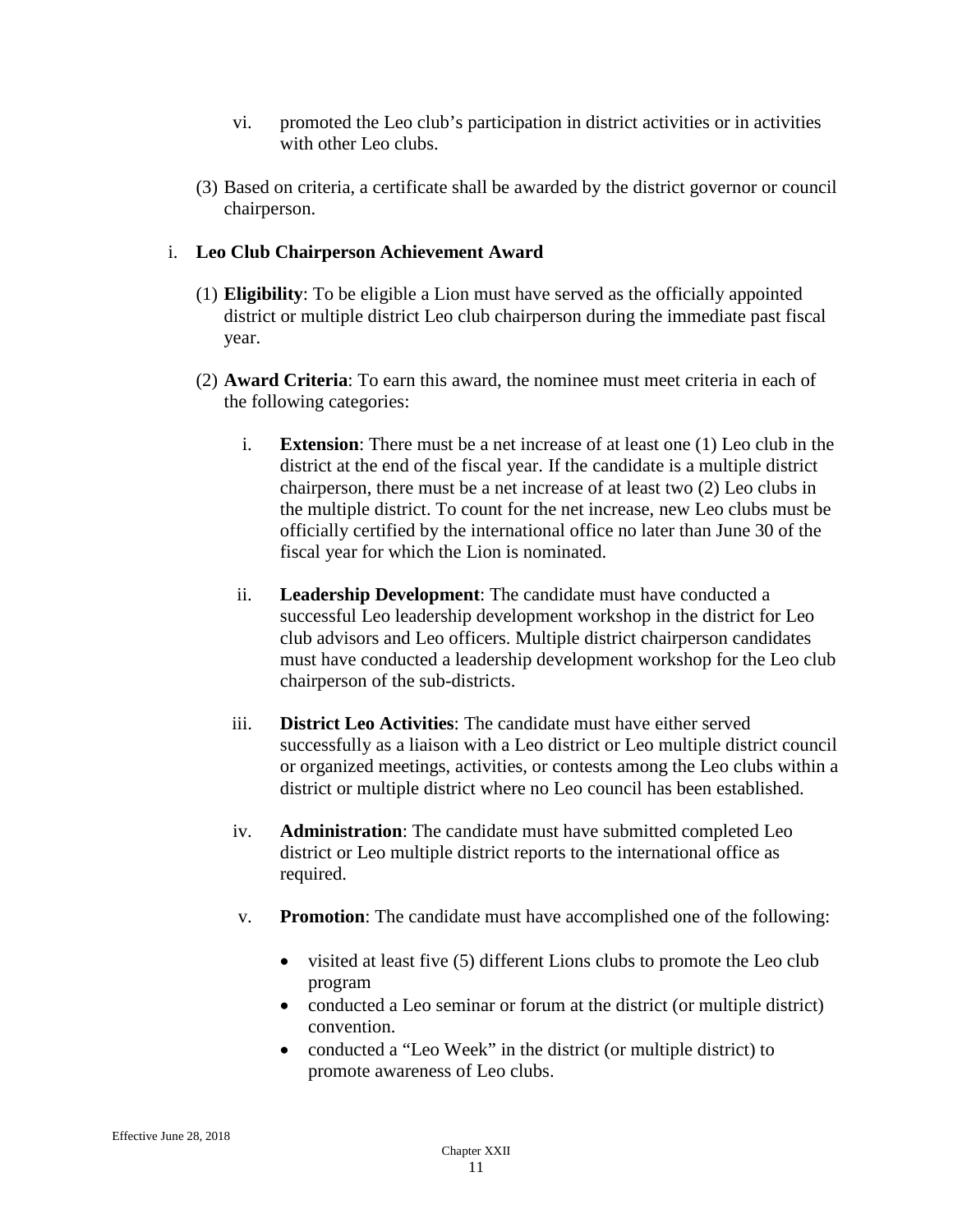Based on criteria, a certificate shall be awarded by the district governor or council chairperson.

#### j. **100% Leo District President Award Certificate**

**Award Criteria**: To earn this award, the Leo district president must meet the following requirements:

- (1) The Leo district president and the Leo district council shall have complied with the Standard Leo District Constitution and the policies of the International Board of Directors, and shall have refrained from any action encouraging unauthorized use of the name, goodwill, emblem, and other insignia of the association.
- (2) The Leo district president, in collaboration with the district Leo chairperson, shall have provided a leadership training seminar or program for Leo club officers in the district.
- (3) The names of newly elected presidents of all Leo clubs in the district must be reported to the international office by the deadline specified.
- (4) The Leo district president must have promoted at least one major service activity or one fundraising project involving participation of a majority of the Leo clubs in the district.
- (5) The district Leo conference, as prescribed by the Standard Leo District Constitution, shall be held and reported to the international office. A report of all other Leo meetings of a district wide nature shall likewise be made.
- (6) The Leo district president shall have accomplished one of the following:
	- A net increase in Leo membership in the district or
	- A net increase of at least one Leo club in the district.

Based on criteria, a certificate shall be awarded by the district Leo club chairperson with approval from the district governor.

# k. **100% Leo Multiple District President Award Certificate**

**Award Criteria**: To earn this award, the Leo multiple district president must meet the following requirements:

(1) The Leo multiple district president and the Leo multiple district council shall have complied with the Standard Leo Multiple District Constitution and the policies of the International Board of Directors, and shall have refrained from any action encouraging unauthorized use of the name, goodwill, emblem, and other insignia of the association.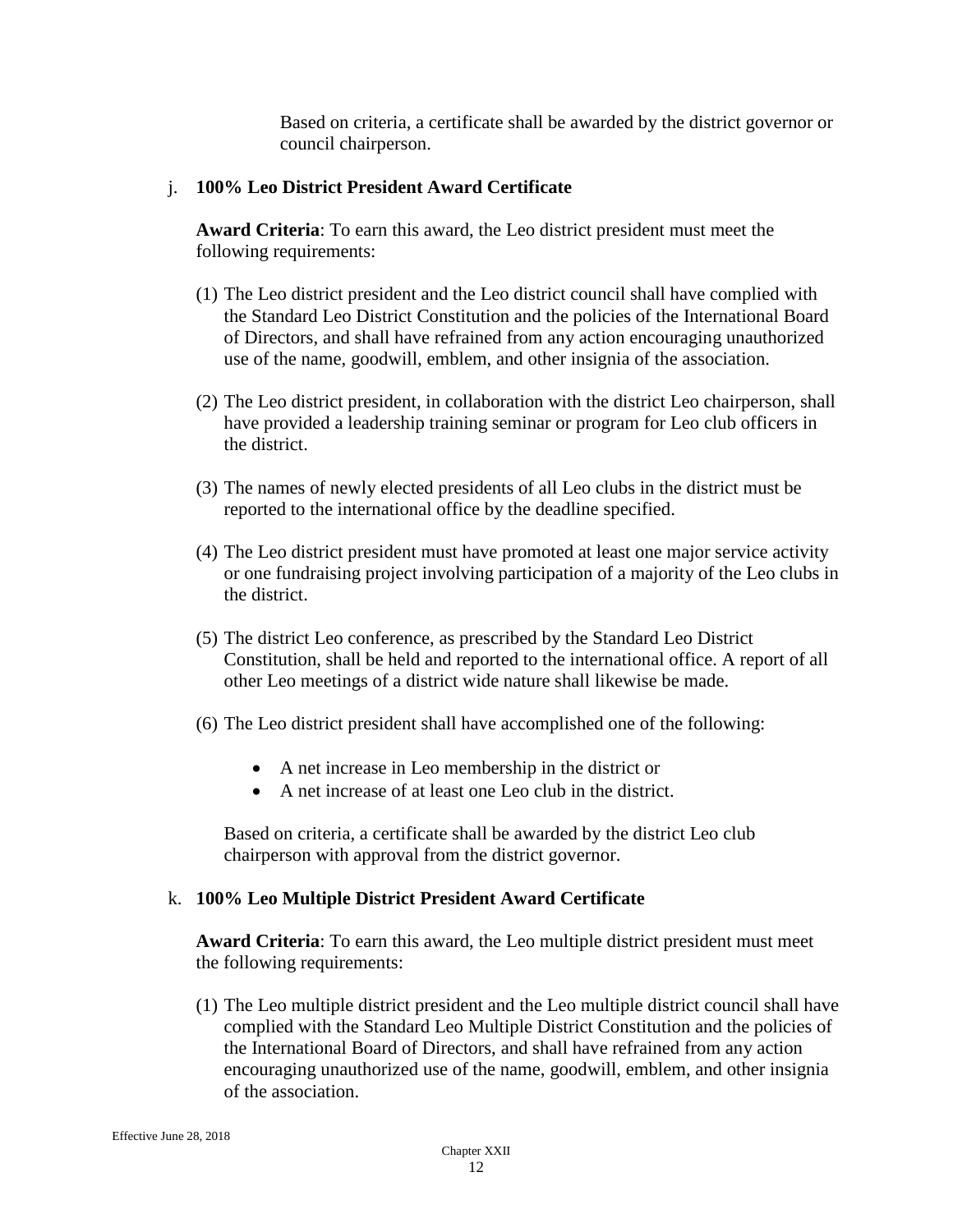- (2) The Leo multiple district president, in collaboration with the multiple district Leo chairperson, shall have provided a leadership training seminar or program for Leo club officers in the multiple district.
- (3) The names of newly elected presidents of all Leo clubs in the multiple district must be reported to the international office by the deadline specified.
- (4) The Leo multiple district president must have promoted at least one major service activity or one fundraising project involving participation of a majority of the Leo clubs in the multiple district.
- (5) The multiple district Leo conference, as prescribed by the Standard Leo Multiple District Constitution, shall be held and reported to the international office. A report of all other Leo meetings of a multiple district wide nature shall likewise be made.
- (6) The Leo multiple district president shall have accomplished one of the following:
	- A net increase in Leo membership in the multiple district or
	- A net increase of at least one Leo club in the multiple district.

Based on criteria, a certificate shall be awarded by the multiple district Leo club chairperson with approval from the council chairperson.

#### l. **Leos of the Year Award**

#### (1) **Eligibility**

The award shall be available to any current Leo club member who:

- i. is in good standing;
- ii. meets membership age requirements as provided in the Standard Leo Club Constitution and By-Laws;
- iii. is not a previous recipient of the award.

#### (2) **Criteria**

Consideration shall be given to a Leo club member who has:

- i. demonstrated outstanding leadership skills;
- ii. achieved a superior record as a Leo in implementing successful service projects;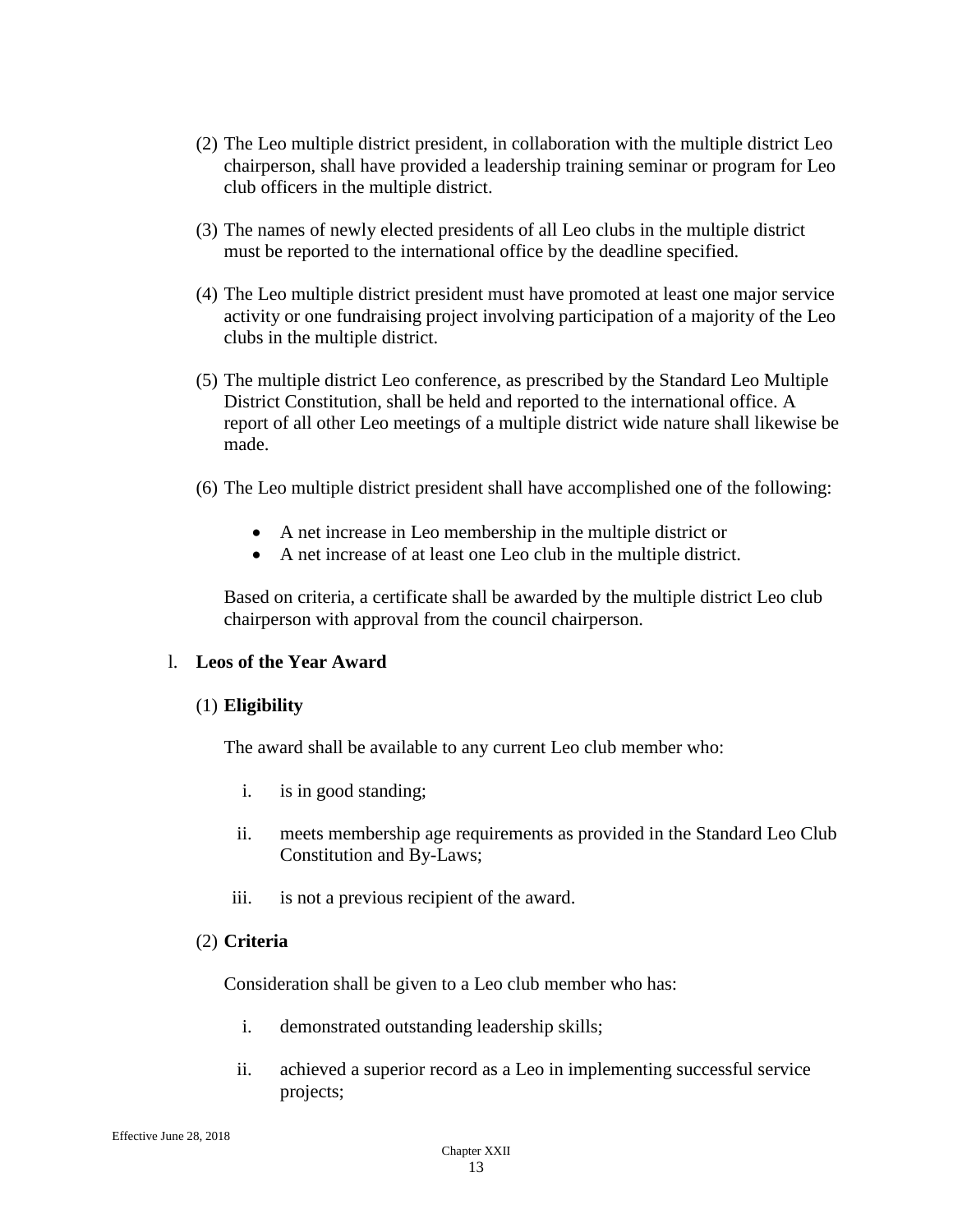- iii. made an identifiable contribution to the development and growth of the Leo Club Program;
- iv. achieved distinction in community or school activities outside of Leo club commitments;
- v. demonstrated high ethical standards and personal integrity.

#### (3) **Nominations**

- i. Each multiple district council of governors may annually nominate no more than one Leo from an officially certified Leo club in good standing sponsored by a Lions club within the multiple district. The nomination must be submitted on the official application form for the award. The application must be signed by the multiple district council chairperson in office during the fiscal year in which the nomination is made.
- ii. A single district that is not part of a multiple district may annually nominate no more than one Leo from an officially certified Leo club in good standing sponsored by a Lions club within the district. The nomination must be submitted on the official application form for the award. The application form must be signed by the district governor in office during the fiscal year in which the nomination is made.

# (4) **Deadline**

Award applications must be received at the International Headquarters no later than April 1 of the fiscal year for which the candidate is nominated.

# (5) **Award**

The award shall consist of a medal and neck ribbon featuring the official Leo colors. The medal shall bear the Leo emblem and the inscription, "Leo of the Year," on the face. The back of the medal shall be engraved with the recipient's name and the year the award is given. A congratulatory certificate from the international president will accompany the award.

#### (6) **Recognition**

Award recipients shall be named by the International Board of Directors at their final meeting of the fiscal year. The award shall be sent to the council chairperson or district governor, as appropriate, for presentation. Award recipients' names shall be publicized in appropriate official publications.

#### m. **Leo October Membership Growth Award**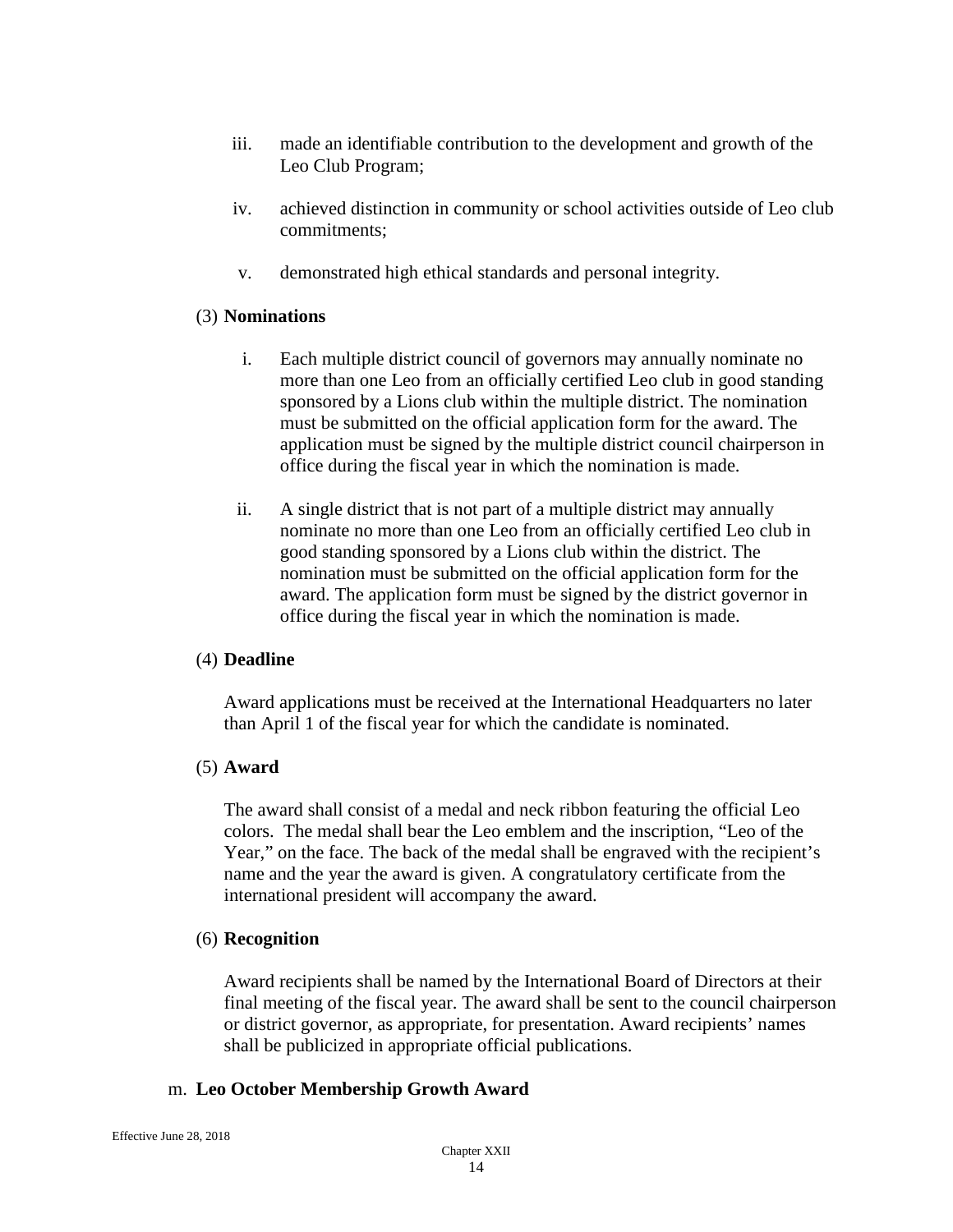Upon verification of eligibility, an appropriate award shall be issued to any Leo who brings in three or more new members to his or her Leo club during October, Leo Membership Growth Month.

### n. **Leo Club Extension Award Certificate**

- (1) District Level: District governors, district Leo club chairpersons, and Leo district presidents who achieve a net gain of at least three new Leo clubs in their district by June 30 will receive a Leo Club Extension Certificate.
- (2) Multiple District Level: Council chairpersons, multiple district Leo club chairpersons, and Leo multiple district presidents who achieve a net gain of at least five new Leo clubs in their multiple district by June 30 will receive a Leo Club Extension Certificate.

#### o. **Top Ten Leo Club Extension Award**

- (1) District Level: District Leo club chairpersons and Leo district presidents of the ten districts with the highest net growth of new Leo clubs during a Lions fiscal year will receive a Top Ten Leo Club Extension lapel pin.
- (2) Multiple District Level: Multiple district Leo club chairpersons and Leo multiple district presidents who supported the Leo club extension efforts of a Top Ten District will also each receive a lapel pin.

# p. **Leo-Lion Banner Patch Award**

Upon verification of eligibility, a banner patch featuring both the Leo club and Lions club logos and the words "Serving Together" shall be issued to the Leo club and its Lions club sponsor for successful completion of joint projects and other types of activities supporting Leo-Lion collaboration.

#### q. **Lions Club Sponsorship Anniversary Award**

This award shall be presented to Lions clubs that have achieved the fifth anniversary of its sponsorship of a Leo club, and sponsorship anniversaries in multiples of five years thereafter. To be eligible, Lions clubs must have continuously sponsored the Leo club since the Leo club's certification date or since the Lions club's sponsorship date of the Leo club, whichever is greater.

#### 11. **International Leo Forum**

An International Leo Forum may be held from time to time in conjunction with the annual Lions International Convention.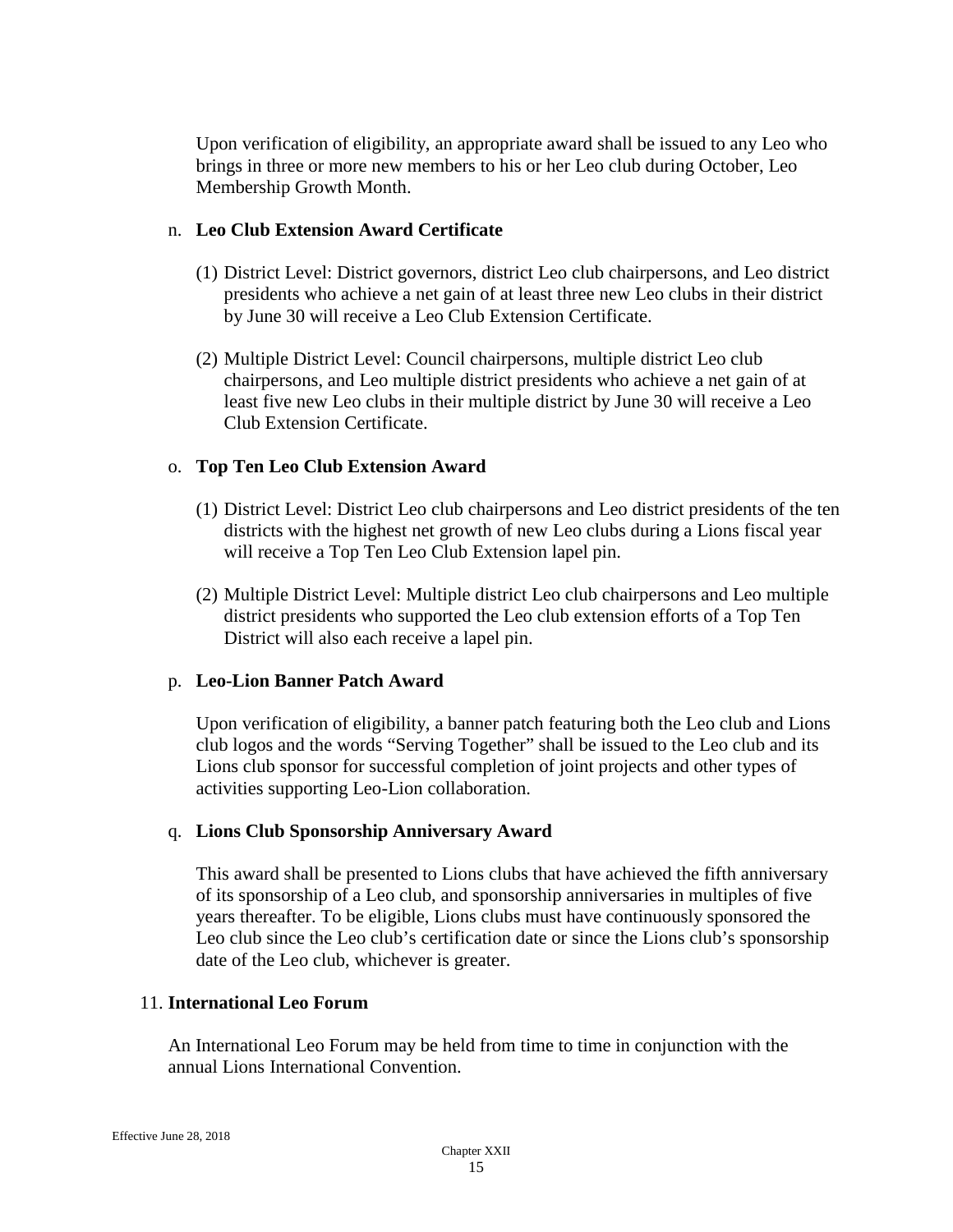### 12. **Leo Area Forums**

Leo area forums may be organized for the purposes of promoting the principles and objectives of Lions Clubs International and the Leo Club Program; training, educating, and motivating Leos; providing for exchange of information and discussion of service activities; and encouraging fellowship and team-building among Leos and Lions. Guidelines and support for such events shall be set forth in the Leo Area Forum Guide.

#### 13. **District Organization Relating to Leo Clubs**

- a. For purposes of publicizing, promoting, and organizing Leo clubs within their districts, the governors are requested to appoint District Leo Advisory Committees, chosen from the Lion leaders, vice district governors, zone persons, past district governors, and officers of sponsoring Lions clubs. The district governor and district officers serve to advise and assist Lions and Leo clubs, but their authority shall be confined to district matters only. This policy will also apply to the council of governors with respect to multiple district matters.
- b. Wherever two or more Leo clubs are conveniently located, they should be encouraged to hold interclub meetings with representatives of the District Leo Advisory Committee present. When circumstances permit, district wide meetings may be held.
- c. All meetings shall be arranged at a minimum cost and within the financial means of those participating. No expense of the Leo district organization or its officers shall be paid by Lions Clubs International.
- d. All Leo meetings or conferences held beyond multiple district boundaries shall be held either in conjunction with an official Lions event or under the joint sponsorship and jurisdiction of the appropriate Lions districts or multiple districts.
- e. Associate District Leo Chairperson

The position of associate district Leo club chairperson is an optional appointment made at the discretion of the Lions district governor in those Lions districts where no Leo district has been officially established. The appointee to this position shall be an active member of a Leo club which is in good standing. His or her primary function shall be to assist the district Leo club chairperson in promoting the Leo program and help when requested in the formation of new Leo clubs. The name and contact information of the appointed associate district Leo club chairperson shall be reported to the international office annually. A special lapel tab shall be provided by the international office for each associate district Leo club chairperson reported.

f. Leo Club Chairperson Term of Office

The term of office for the district and multiple district Leo club chairperson shall be three years, assuming continuing fulfillment of responsibilities, and shall be subject to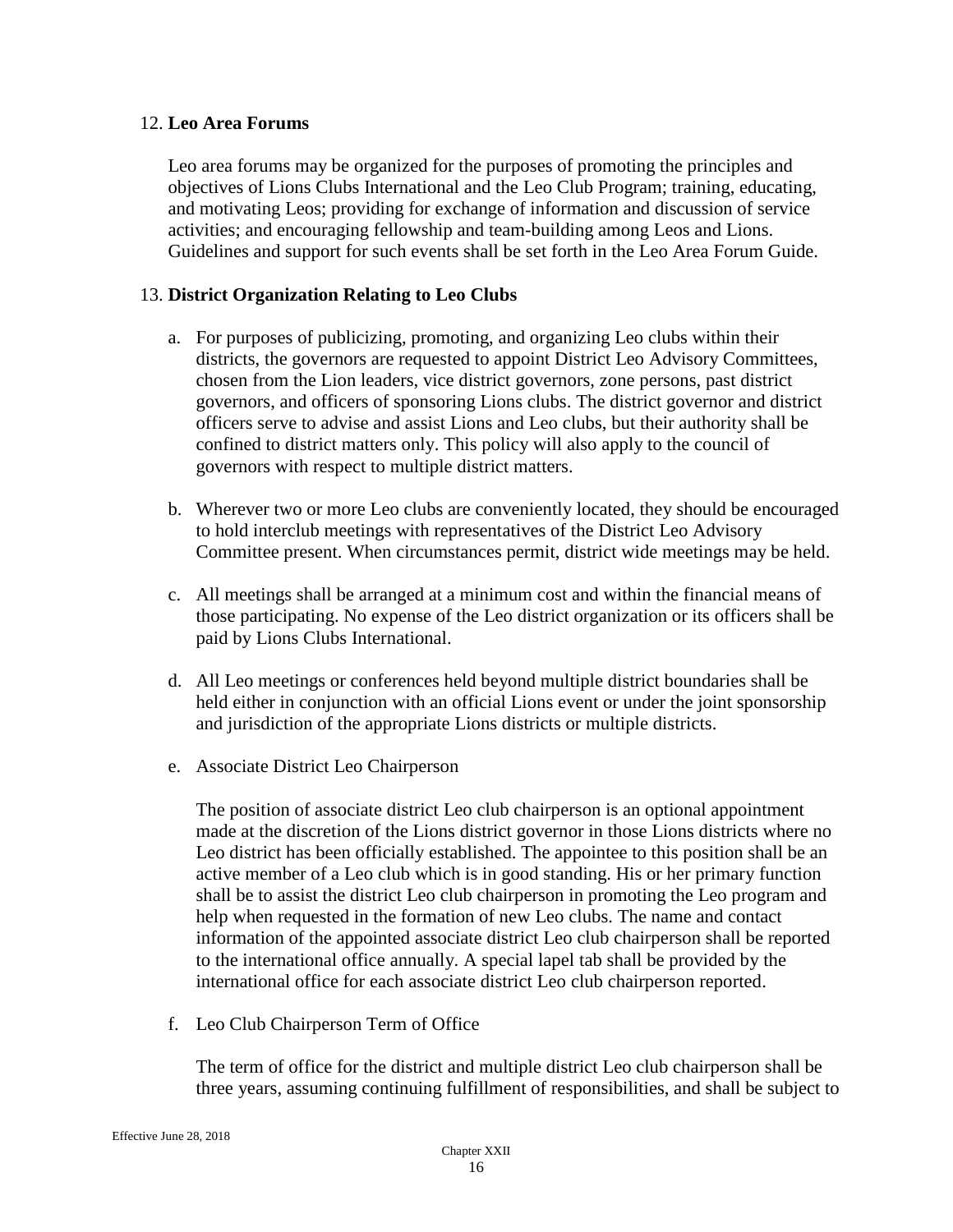the approval of the subsequent district governors or council of governors and the council chairperson, respectively.

# 14. **Rules for Leo Attendance Make-up and Credit**

- a. Absence from a regular meeting of a Leo club may be made up within the time limit of 13 days prior to and 13 days following the date of the meeting missed in any one of the following ways:
	- (1) Attendance at a meeting of any other Leo club, regular or special;
	- (2) Attendance at a meeting of the member's home club's board of directors;
	- (3) Attendance at a duly constituted meeting of a standing committee of the member's home club;
	- (4) Attendance at any meeting scheduled or sponsored by the member's own club, including club fundraising and service activities;
	- (5) Attendance at a Leo district meeting;
	- (6) Attendance at a Lions Clubs International Convention, a district or multiple district Leo Conference, or any other recognized Leo meeting.
- b. A member who is forced to miss a meeting or meetings by reason of illness shall automatically be granted attendance credit for meetings missed upon furnishing acceptable evidence of said illness.
- c. A member who is forced to miss meetings as a result of military service, jury duty, or other statutory requirements, shall be given attendance credit for meetings missed. In each case the club board of directors shall decide if credit should be given for the missed meetings.
- d. Any Leo who finds it necessary or is assigned to perform occupational duties for an extended period of time in a place from which he/she cannot readily attend a Leo club meeting may, at the discretion of his/her club, be granted credit for meetings missed.
- e. Responsibility shall be placed on the Leo club secretary to verify the member has fulfilled attendance requirements.

# **15. Leo Completion of Service Certificate and Leo Years of Service Transfer Program:**

In October 1996, the International Board of Directors approved a special certificate that can be given to any Leo in good standing, who terminates membership in a Leo club, for any reason. The purpose of the certificate is to recognize a Leo's service to the Leo club and community.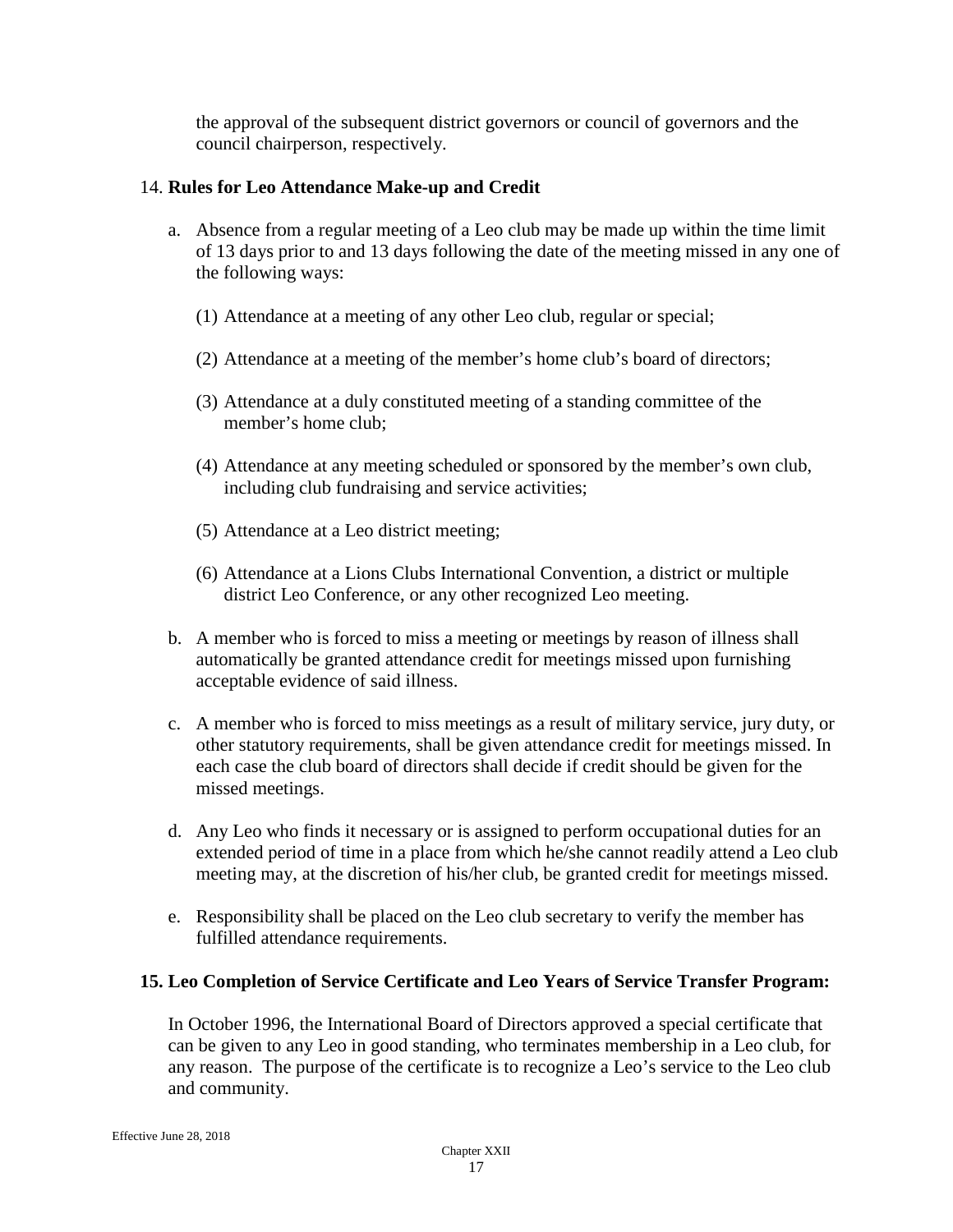Effective September 1, 1997, former Leo club members may include their Leo years of active service in their Lions club membership histories. To receive credit for Leo years of active service, the Leo to Lion Certification Form must be submitted to Lions Clubs International. Current and former Leos must have been a Leo for at least one year and one day to receive credit for their Leo years of active service as part of their Lions club membership histories.

#### 16. **Leo Months**

- a. April Leo Club Awareness Month
- b. October Leo Membership Growth Month

# **17. Leo Club Program Advisory Panel**

The purpose of the Leo Club Program Advisory Panel is to provide Leos and Lions with an opportunity to represent their respective constituents in matters which affect the Leo Club Program. The panel acts in an advisory capacity with Lions Clubs International as it evaluates issues related to the program. Items which impact the program shall be presented to the Lions Clubs International Board of Directors for consideration and final approval. The panel will be on-going until determined otherwise by the Board of Directors.

#### a. Composition

The panel shall be comprised of two Lions and two Leos from each constitutional area and the Continent of Africa. Each year one Lion and one Leo from each constitutional area and the Continent of Africa will be selected. Panelists will serve a two-year term.

- b. Qualifications
	- (1) Leos
		- i. Candidates shall be current Leo members in good standing in an active Leo club.
		- ii. Candidates shall meet the Leo Club Program age requirements outlined in the Board Policy Manual.
		- iii. Candidates shall have been reported as a current or past Leo club, district, or multiple district officer (president, vice president, secretary, or treasurer).

(2) Lions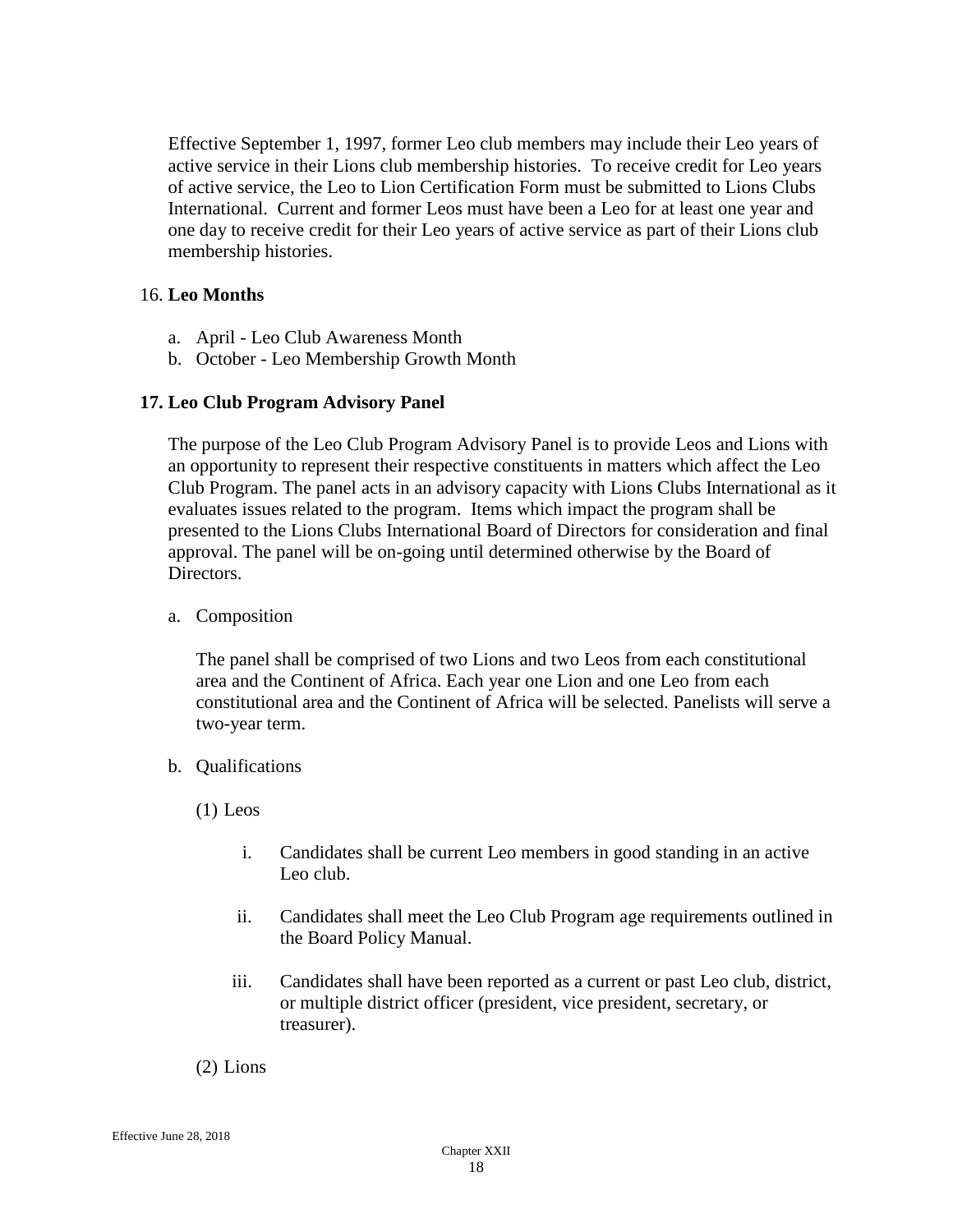- i. Candidates shall be current Lion members in good standing in an active Lions club.
- ii. Candidates shall have been reported as also be one of the following:
	- a) A current district or multiple district Leo chairperson.
	- b) A past district or multiple district Leo chairperson.
	- c) A past Leo district or multiple district officer (president, vice president, secretary, or treasurer).

#### c. Nominations

- (1) Leos
	- i. Multiple district Leo chairpersons shall approve one current or past Leo multiple district officer each fiscal year.
	- ii. District Leo chairpersons shall approve one current or past Leo district officer OR one current or past Leo club officer each fiscal year.
- (2) Lions
	- i. Council chairpersons shall approve one current or past multiple district Leo chairperson OR one past Leo multiple district officer each fiscal year.
	- ii. District governors shall approve one current or past district Leo chairperson OR one past Leo district officer each fiscal year.
- d. Selection Process
	- (1) Nominations shall be submitted each fiscal year via official nomination form, with required signatures, to the Leo Club Program Department at International Headquarters by the deadline indicated on the official nomination form in use for the fiscal year in which the candidate is being nominated.
	- (2) The Leo Club Program Department shall review and compile the nomination forms and present them to the Service Activities Committee each fiscal year for final panel member selection. In addition, the Service Activities Committee will select one Lion and one Leo from each constitutional area and the Continent of Africa as alternates, in the event a member of the panel is unable to complete the two-year term.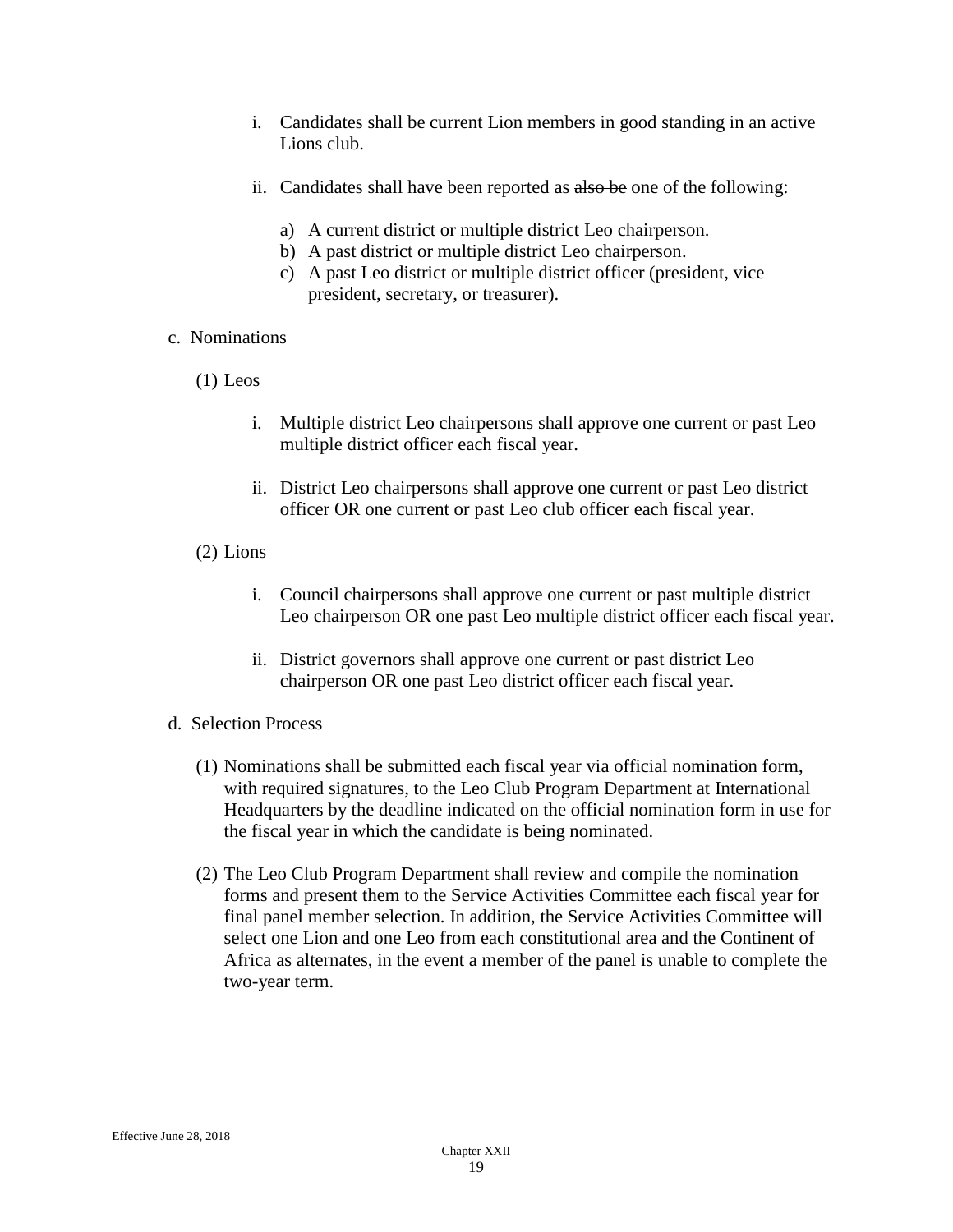### **EXHIBIT A**

*Constitution and By-Laws*

*The Leo Club of* 

#### **STANDARD LEO CLUB CONSTITUTION**

#### ARTICLE I **Name**

**The name of this organization is the Leo Club of** \_\_\_\_\_\_\_\_\_\_\_\_\_\_\_\_\_\_\_\_\_\_\_\_\_\_\_\_\_\_\_\_\_\_\_\_\_\_\_\_\_\_

#### ARTICLE II **Purpose**

To promote service activities among the youth of the community which will develop the individual qualities of Leadership, Experience and Opportunity. To unite its members in friendship, fellowship and mutual understanding.

### ARTICLE III **Sponsorship**

- A. This club is sponsored by the Lions Club(s) of \_\_\_\_\_\_\_\_\_\_\_\_\_\_\_, but it is not a part thereof, and neither this club nor any of its members has any rights or privileges pertaining to said Lions club(s) or membership therein.
- B. The entire operation of this club shall be guided and supervised by the Lions Club of \_\_\_\_\_\_\_\_\_\_\_\_\_\_\_\_\_\_\_\_\_\_\_. Such guidance and supervision shall be exercised in one of the following ways, the choice to be a joint decision of the sponsoring Lions club(s) and the Leo club.
	- 1. The presence of one or more members of the sponsoring Lions club at every meeting of the Leo club or its board of directors; or
	- 2. By a monthly joint meeting of three representatives of each club, to discuss mutual interests and plans, and to review actions taken by the Leo club and/or its board of directors. In the event of disagreement between the representatives, the ultimate decision shall rest with the sponsoring Lions club; or
	- 3. By submitting for approval within 15 days by Leo club officers a specific report or copy of minutes of any meeting held to the sponsoring club secretary or authorized delegate or representative. The sponsoring club then has the prerogative to call for a meeting between three representatives of the Leo club and three representatives of the sponsoring club to discuss items of mutual interest or plans. In the event of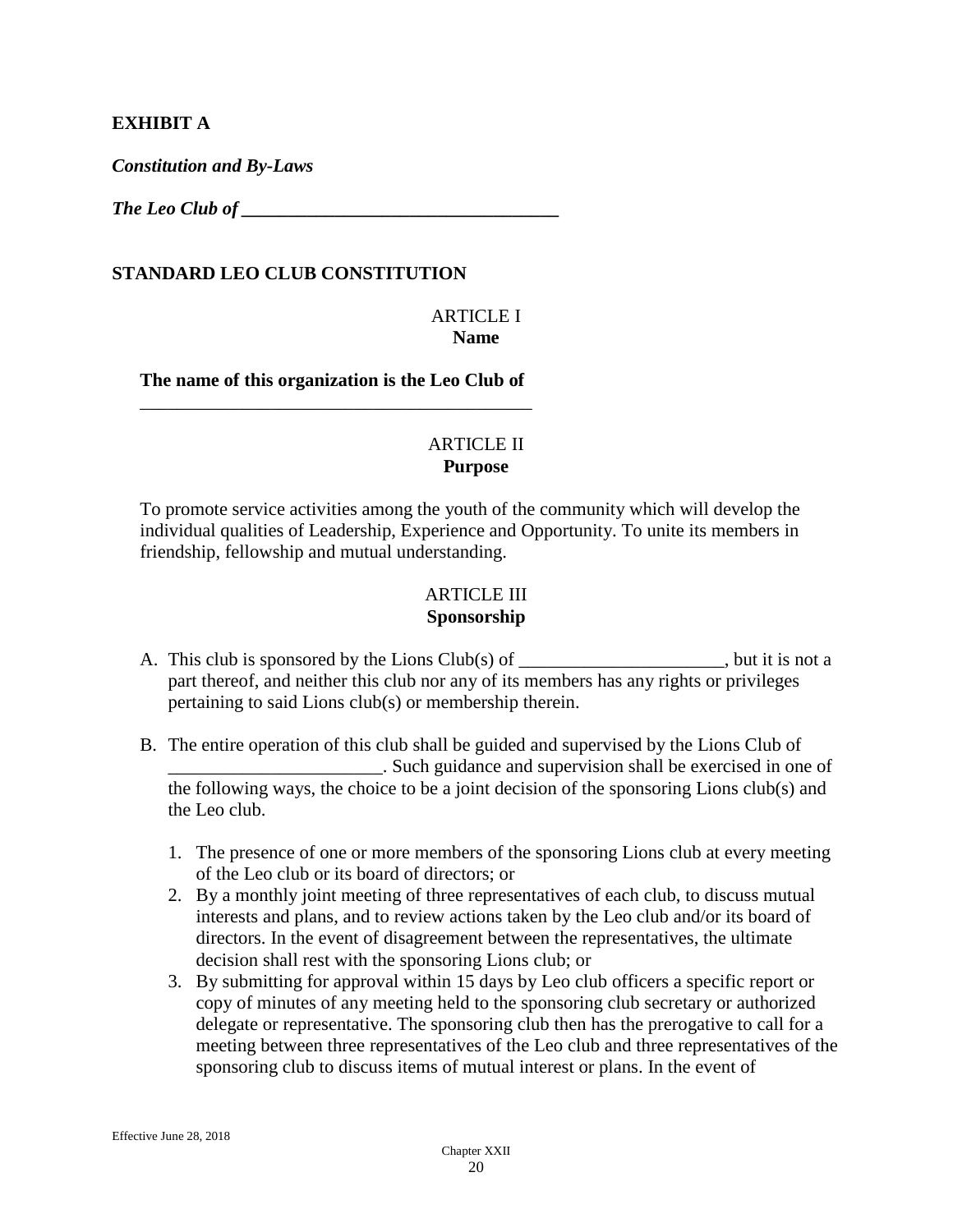disagreement between the representatives the ultimate decision shall rest with the sponsoring Lions club.

C. If the operation of this club shall depend, in any way, upon the cooperation of any school officials, then all school policies and regulations as interpreted by such officials shall be faithfully observed by this Leo club and its members.

# ARTICLE IV **Projects**

- A. Subject to the provisions of Article III, this club shall plan and implement, with its own manpower, service projects within its community. Full responsibility for such projects shall rest in this club except where the same is shared in a joint project with another Leo club or other organization.
- B. Projects shall be financed with funds raised by this club, provided, however, that no funds shall be solicited from any individual, business or organization in the community without giving something of value in return therefore.
- C. This club shall not:
	- 1. Solicit or accept more than occasional financial assistance from the Lions Club of or any member thereof;
	- 2. Solicit financial assistance from any non-sponsoring Lions club;
	- 3. Solicit financial assistance from any other Leo club.
- D. No portion of the net income resulting from any financial program in which funds are raised from the public shall be used directly or indirectly to benefit this club or any member thereof.

#### **ARTICLE V Membership**

- A. Membership shall be granted in a Leo club to any person who possesses good character, who shall be deemed eligible by the Leo club committee of the sponsoring Lions club or clubs. Wherever the male gender or pronoun presently appears in the Standard Leo Club Constitution and By-Laws, it shall be interpreted to mean both male and female persons.
- B. **Classes:** Membership in this Leo club shall be as follows:
	- 1. **Active**: A member entitled to all rights and privileges and subject to all obligations which membership in a Leo club confers or implies. Without limiting such rights and obligations, such rights shall include eligibility to seek, if otherwise qualified, any office in the Leo club and in the Leo district or multiple district of which the club may form part and right to vote on all matters requiring a vote of the membership; and such obligations shall include regular attendance, prompt payment of dues;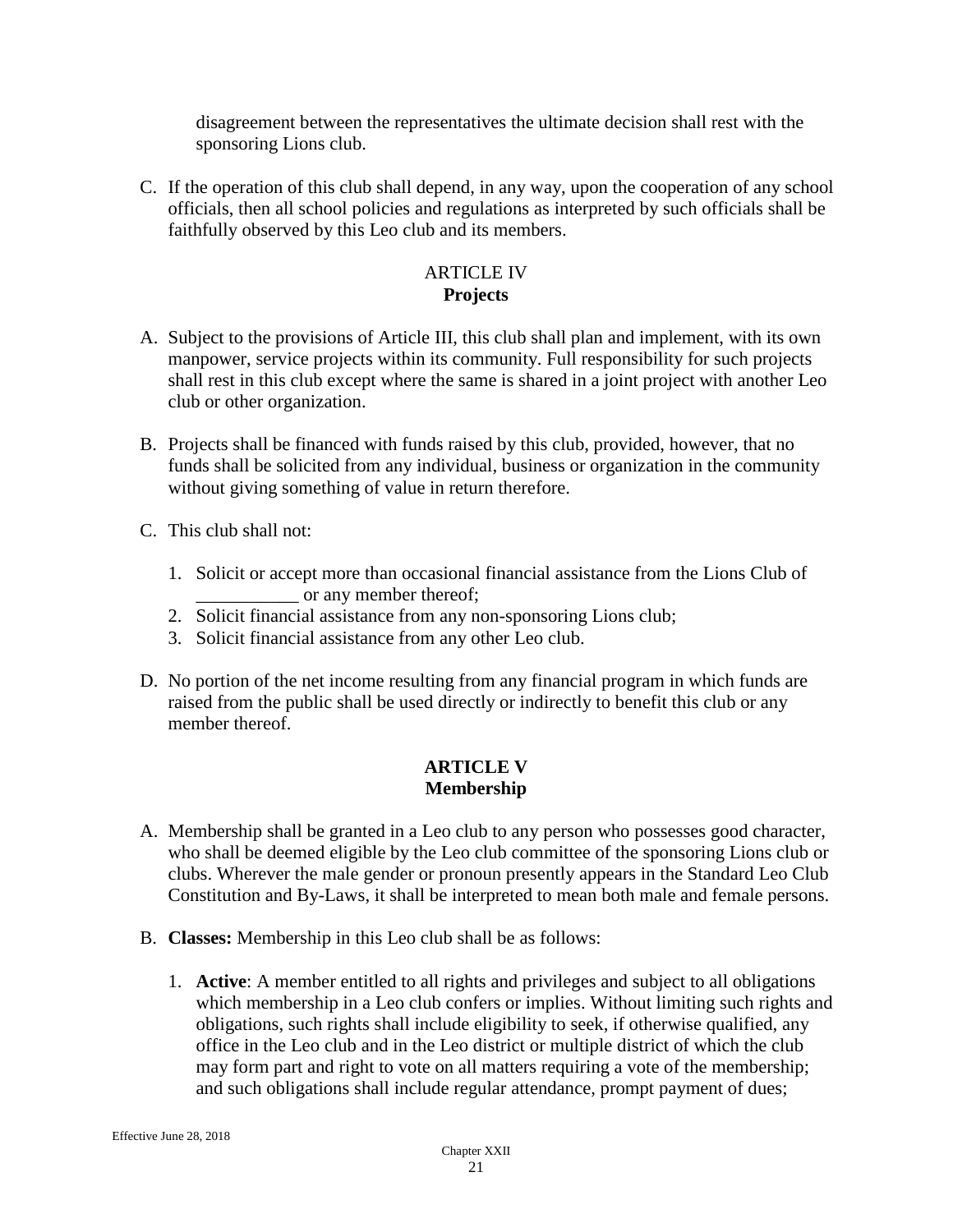participation in Leo club activities, and conduct reflecting a favorable image of the Leo club in the community.

- 2. **Member-at-Large:** A member of this Leo club who has moved from the community, or because of health or other legitimate reason, is unable regularly to attend Leo club meetings and desires to retain membership in the Leo club, and upon whom the board of directors of the Leo club desires to confer this status. This status shall be reviewed each six months by the board of directors of the Leo club. A member-at-large shall not be eligible to hold office or to vote at Leo district or multiple district conferences but shall pay such dues as the Leo club may require.
- 3. **Alpha membership:** A member of the Leo club who is 12 years of age to 18 years of age.
- 4. **Omega membership:** A member of the Leo club who is 18 years of age to 30 years of age.
- C. **Termination:** Membership in this Leo club shall cease and terminate automatically upon:
	- 1. Reaching an age one year greater than the maximum age limit.
	- 2. Termination of existence of this Leo club as provided in Article XV.
	- 3. Vote therefore of no less than two-thirds (2/3) of all members in good standing.
- D. **Transfer Membership:** This Leo club may grant membership on a transfer basis to a Leo who has terminated or is terminating membership in another Leo club, provided that:
	- 1. A notification for transfer of membership is received by the new Leo club, with a copy to the sponsoring Lions club secretary, from the Lions club sponsoring the former Leo club, within six months following the date of termination of membership in the former club;
	- 2. such termination was in good standing; and
	- 3. the age of the transferring member falls within the established age range applying to the new Leo club.

If more than six months have elapsed between termination of membership in a Leo club and application for transfer to another Leo club, an applicant may acquire membership in this Leo club only under the provisions of Section A of this Article V.

E. Each Leo club shall declare itself as either an Alpha Leo club or an Omega Leo club by reporting to the Leo Club Program Department at International Headquarters.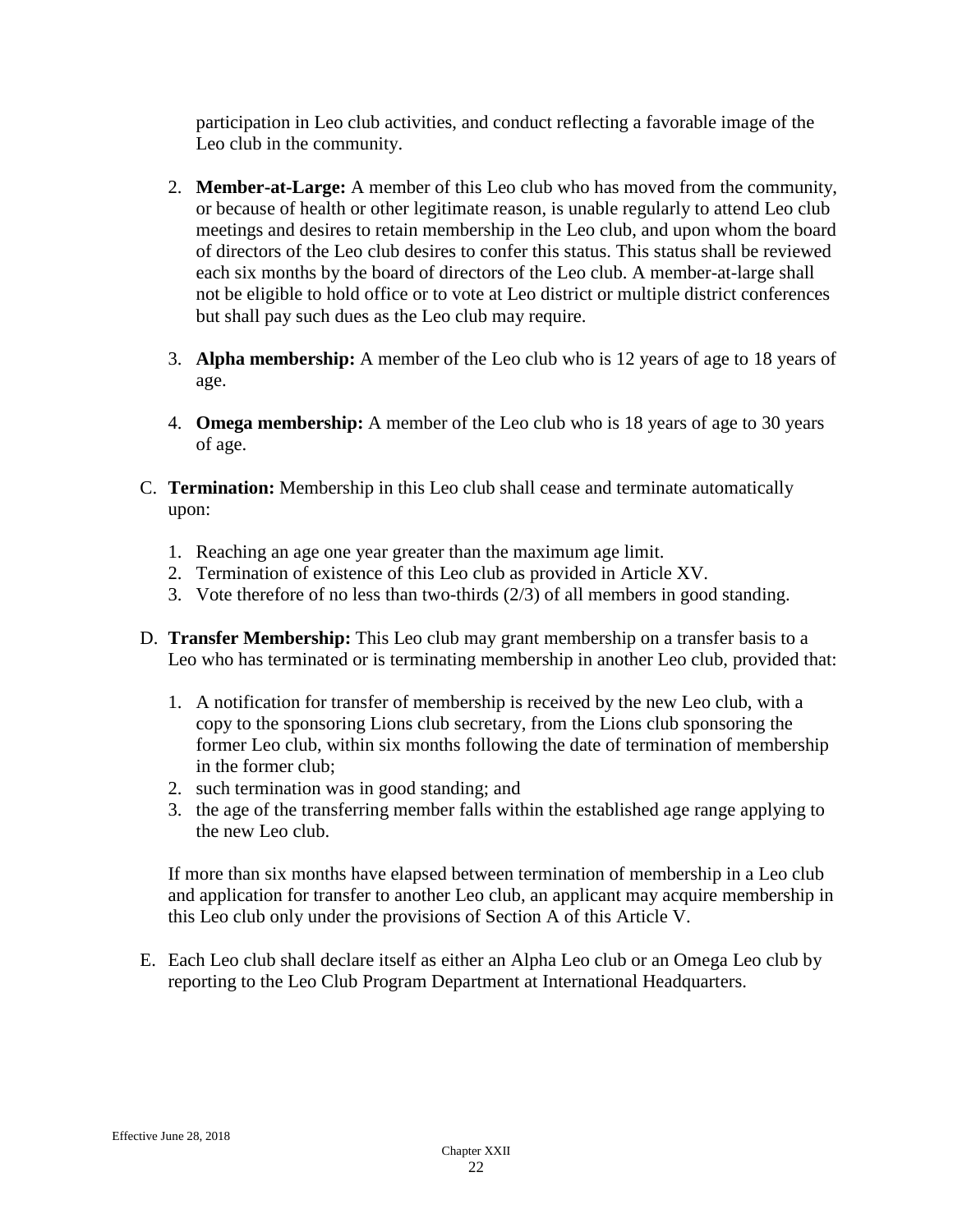# ARTICLE VI **Meetings**

# A. Club Meetings:

- 1. Regular business meetings of this Leo club shall be held no less than twice in each month, and preferably once in each week, at time and places set forth in the by-laws.
- 2. The club president may at any time call, or upon written request to him/her by no less than ten (10) members in good standing, a special meeting of the club. Such call may be given verbally or in writing, but it shall be given to each member in good standing and shall designate a time and place convenient to such members and the purpose of such meeting. Such notice, if written, shall be considered as given when mailed or sent electronically to a member at his/her address as shown on the club records at the time of mailing.
- 3. Quorum: The presence in person of a majority of the members in good standing shall be necessary for a quorum at any regular or special meeting of this club.
- B. Board of Directors Meetings:
	- 1. Regular business meetings of the board of directors shall be held at times and places as provided in the by-laws but in no event less than once each month.
	- 2. The president may at any time call, and upon the written request of any members of the board shall call, a special meeting of the board. Such call may be given verbally or in writing but it shall be given to every member thereof, and shall designate a time and place convenient to such members and the purpose of such meeting. Such notice, if written, shall be considered as given when mailed or sent electronically and addressed to the member at his/her address shown on the club records at the time of mailing.
	- 3. The presence in person of the president or vice president and any three (3) other members of the board shall be necessary for a quorum at any regular or special meeting of the board.
	- 4. Any member of this Leo club in good standing shall have the right to attend any regular or special meeting of the board of directors, but no such member may speak at any board meeting except by consent of the board.

# ARTICLE VII **Officers**

- A. The officers of this Leo club shall be a president, vice president, secretary and treasurer and such other officer(s) as may be provided in the by-laws. Officers shall be members in good standing and shall serve for a term of one (1) year or until their successors have been elected and qualified. No member may hold two (2) offices simultaneously.
- B. In the event of a vacancy in the office of Leo president, the term may be extended, but not beyond three years.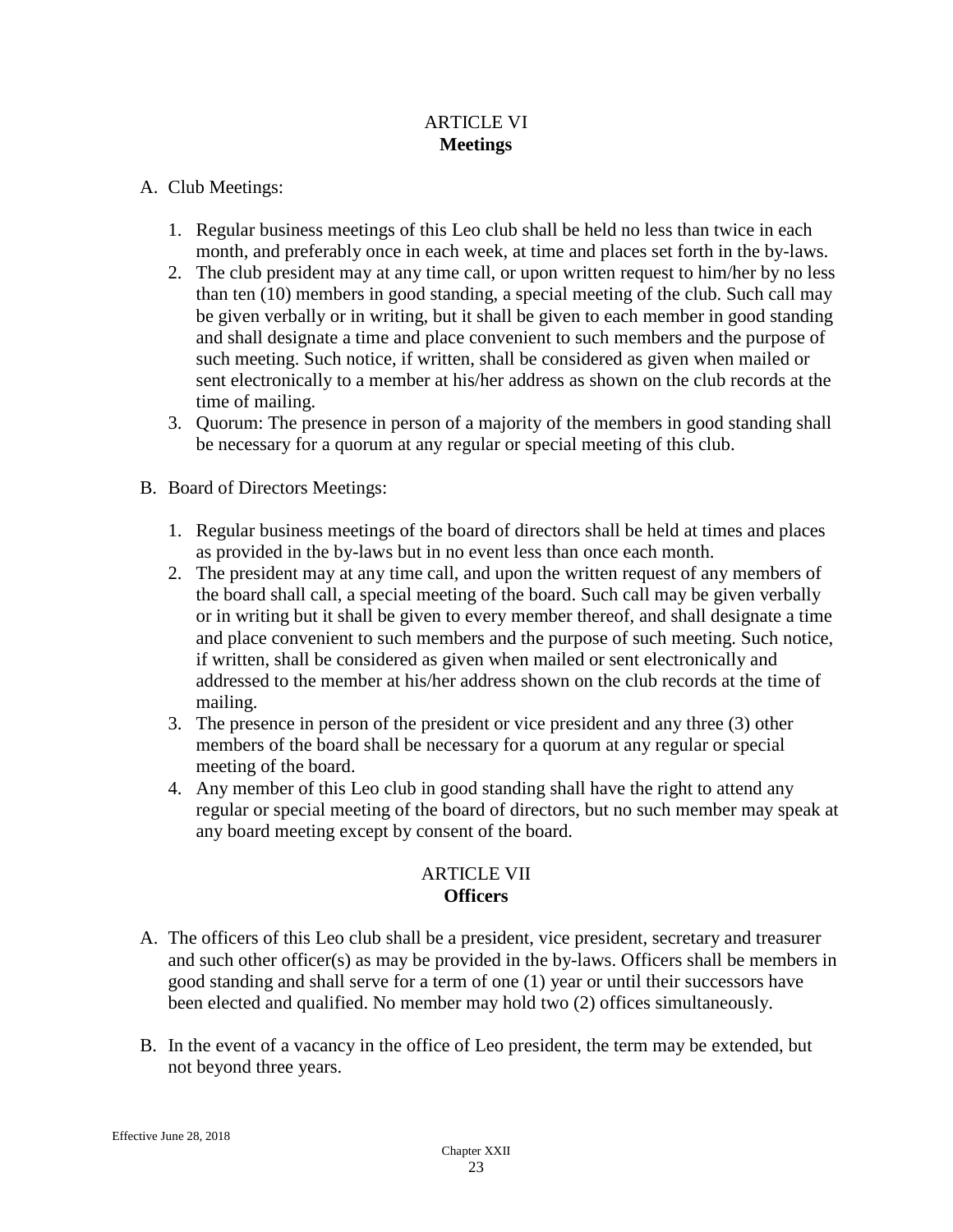C. Unless specifically provided otherwise in this constitution, the duties of the officers shall be those assigned to their respective offices under Robert's Rules of Order, Newly Revised.

# ARTICLE VIII **Board of Directors**

Subject to the provisions of Article III

- A. The control and supervision of the business and affairs of this club shall rest in a board of directors composed of all officers of the club and three (3) directors elected from the members in good standing.
- B. The board of directors, through the club officers, shall be responsible for the execution of the policies approved by the club. All new business and policy of this club shall be considered and shaped, first, by the board of directors for presentation to and approval by the club members at a regular or special club meeting.
- C. The board of directors shall have general control over all committees and officers, may override the decision or action of any officer, and for good cause, may declare any office vacant and appoint a member in good standing to fill any unexpired term thereof.
- D. The board of directors shall present an annual report of its operations to the club membership and to the sponsoring Lions club.

# ARTICLE IX **Elections**

Elections of officers and directors shall be held at times and in accordance with procedures deemed proper by the \_\_\_\_\_\_\_\_\_\_\_\_\_\_\_\_\_\_\_\_\_\_\_\_\_\_\_\_\_\_\_Committee of the Lions Club of \_\_\_\_\_\_\_\_\_\_, but in on election shall a vote greater than a simple majority of the votes cast be necessary for election.

#### ARTICLE X **Committees**

The by-laws shall provide for finance, project and such other standing committees as may be deemed necessary for administration of the club. The president, with the approval of the board, may appoint such special committees as he/she deems necessary from time to time.

# ARTICLE XI **Fees and Dues**

A. This club shall charge such additional fees and dues as the Lions Club of \_\_\_ shall deem proper to meet administrative costs of the Leo club, including the amount of any annual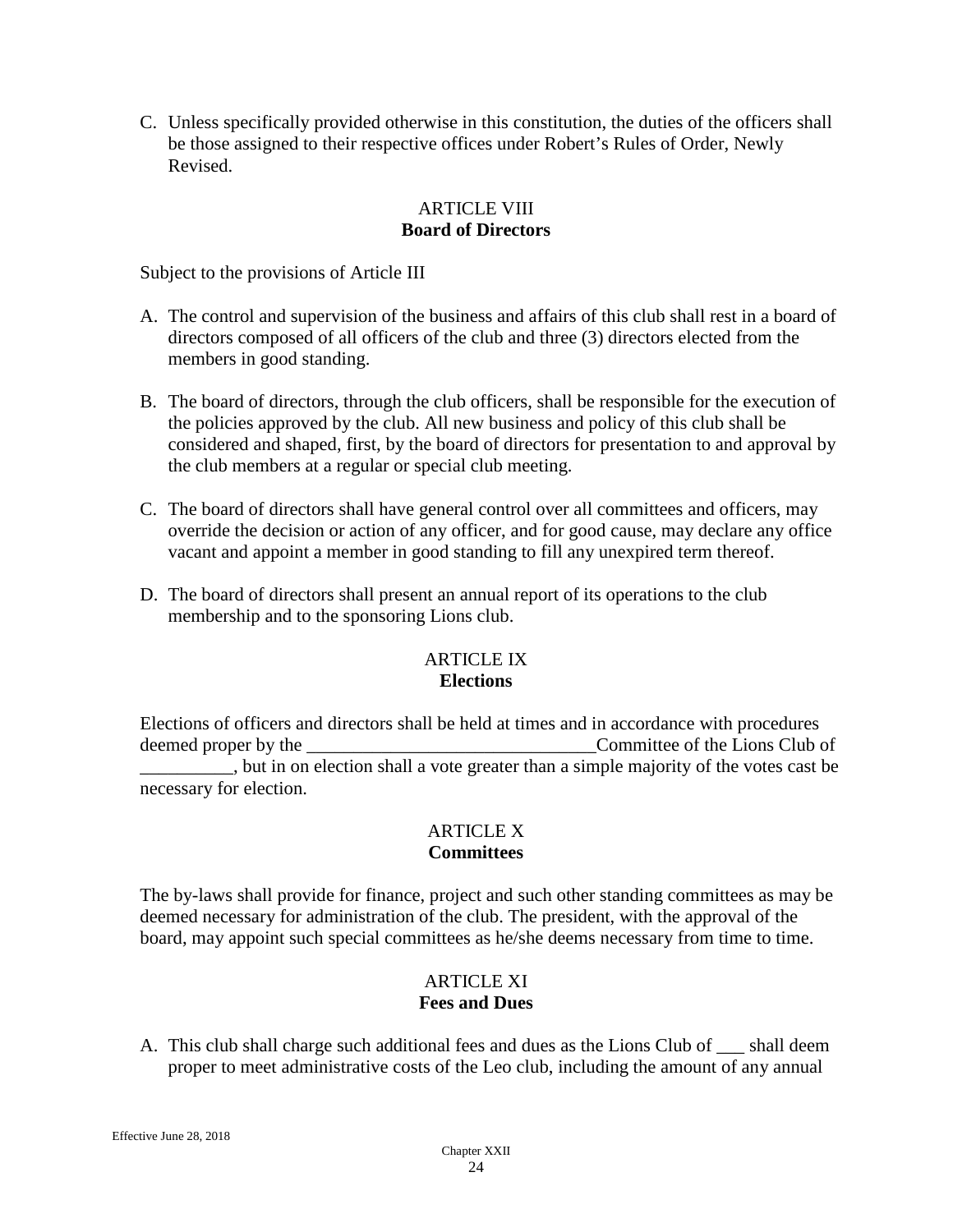payment due Lions Clubs International by the sponsoring Lions club, which amount may be reimbursed by the Leo club to the sponsoring Lions club.

B. Any member who shall owe this club any monetary obligation at the time of any vote at any regular or special meeting, or at any other time at which the question of good standing is raised, shall automatically forfeit the privilege of voting by virtue thereof and be considered for all purposes as not in good standing so long as said obligations remain unpaid.

# ARTICLE XII

By accepting membership herein, each member of this club thereby agrees to uphold and be bound by the provisions of the constitution and by-laws of this club.

# ARTICLE XIII **By-Laws**

The board of directors of this club shall present, and the members in good standing of this club shall adopt, such by-laws as are deemed necessary to the efficient operation of this club; provided, however, that all such by-laws shall be consistent with the provisions of this constitution. Any by-laws, or amendments thereto or repeal thereof, which shall contravene any provision of this constitution shall be null and void and of no effect.

### ARTICLE XIV **Emblem**

- A. The emblem of the Leo Club International Program and Leo clubs shall be two lion heads facing outwards from each other divided by a vertical bar with the letters L E O from top to bottom.
- B. The emblem of Leos Clubs International shall be preserved for the exclusive use and benefit of Leo club members. Each member of this club shall be entitled to wear or otherwise display the same in a dignified and appropriate manner during the period of his/her membership. A member shall relinquish such entitlement upon termination of his/her membership or termination of this club.

#### ARTICLE XV **Duration**

- A. This Leo club shall cease to exist upon the first to occur of the following:
	- 1. Vote of this club to terminate.
	- 2. Receipt by the Leo Club Program Department at Lions Clubs International Headquarters of notice of withdrawal of sponsorship by the Lions club of \_\_\_\_\_\_\_\_\_\_\_\_\_ via Leo Club Termination Form.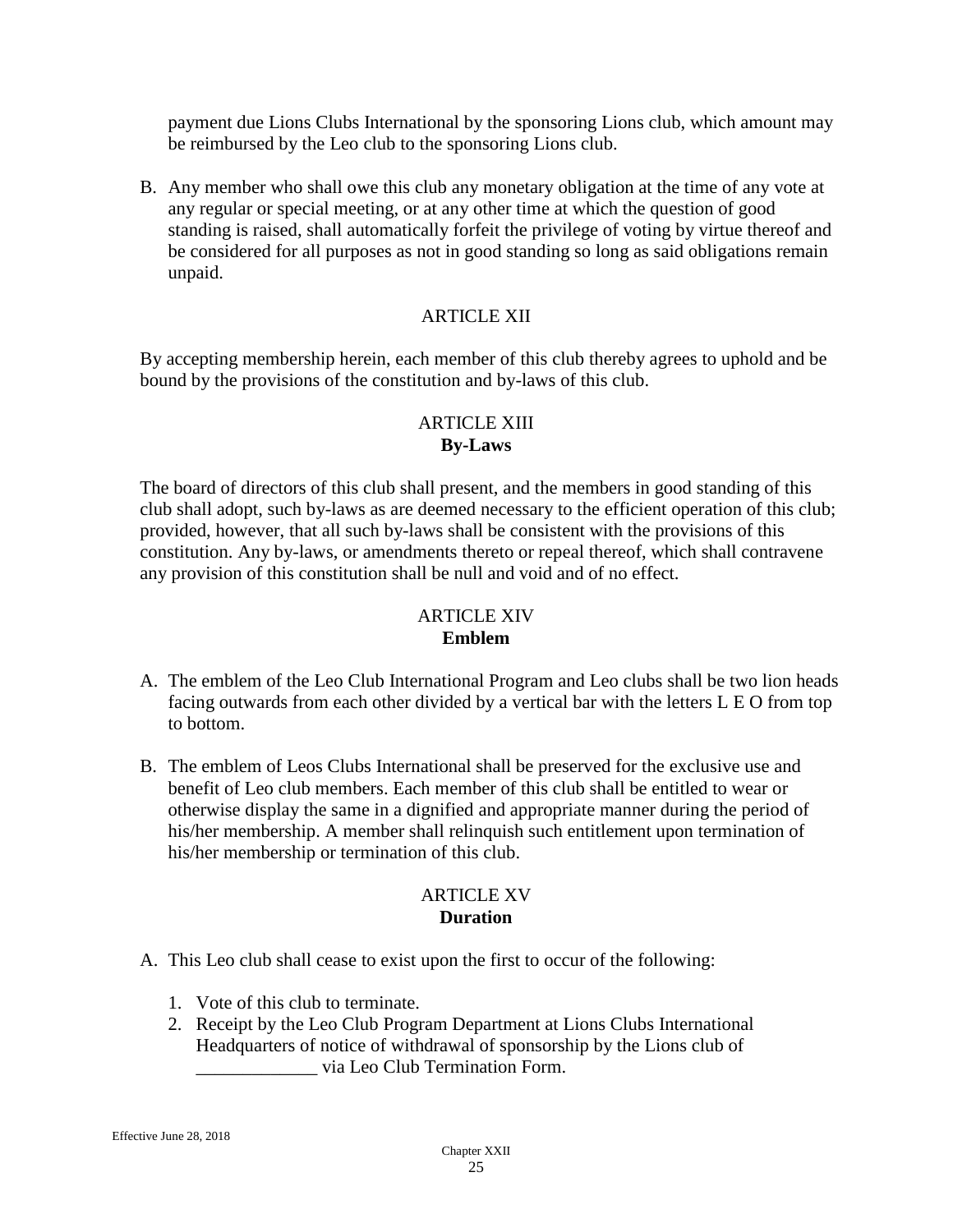- 3. Receipt by the club president or vice president of written notice of revocation of Certificate of Organization of this club as a Leo club by Lions Clubs International
- B. By virtue of termination, provided in Section A, all rights and privileges relating to the Leo name and Leo emblem shall thereon be relinquished and surrendered by this club and its members, individually and collectively.

# ARTICLE XVI **Parliamentary Authority**

Unless specifically provided otherwise in this constitution all questions of parliamentary procedure in the operations of this club shall be governed by Robert's Rules of Order, Newly Revised.

# ARTICLE XVII **Amendments**

This constitution may be amended only by action of the board of directors of Lions Clubs International and all amendments when adopted shall automatically amend and become provisions of this constitution.

# **ARTICLE XVIII**

The fiscal year of this club shall run from July 1 to June 30.

# **STANDARD LEO CLUB BY-LAWS**

# ARTICLE I **Elections**

- A. Election of officers and directors of this club shall be held annually prior to \_\_\_\_\_\_\_\_\_\_\_\_\_. Those elected shall take office on July 1 following their election.
- B. Nominations of officers shall be made either in writing or from the floor. Candidates shall be voted upon at the regular meeting following the meeting at which nominations are made. Voting shall be by secret ballot. Those candidates receiving a majority of the votes cast by the members present and in good standing shall be elected.

# **ARTICLE II Fee and Dues**

- A. Each new member shall pay an admission fee of \$\_\_\_\_\_\_\_\_\_\_.
- B. Each member shall pay annual dues of \$\_\_\_\_\_\_\_\_\_\_\_\_\_.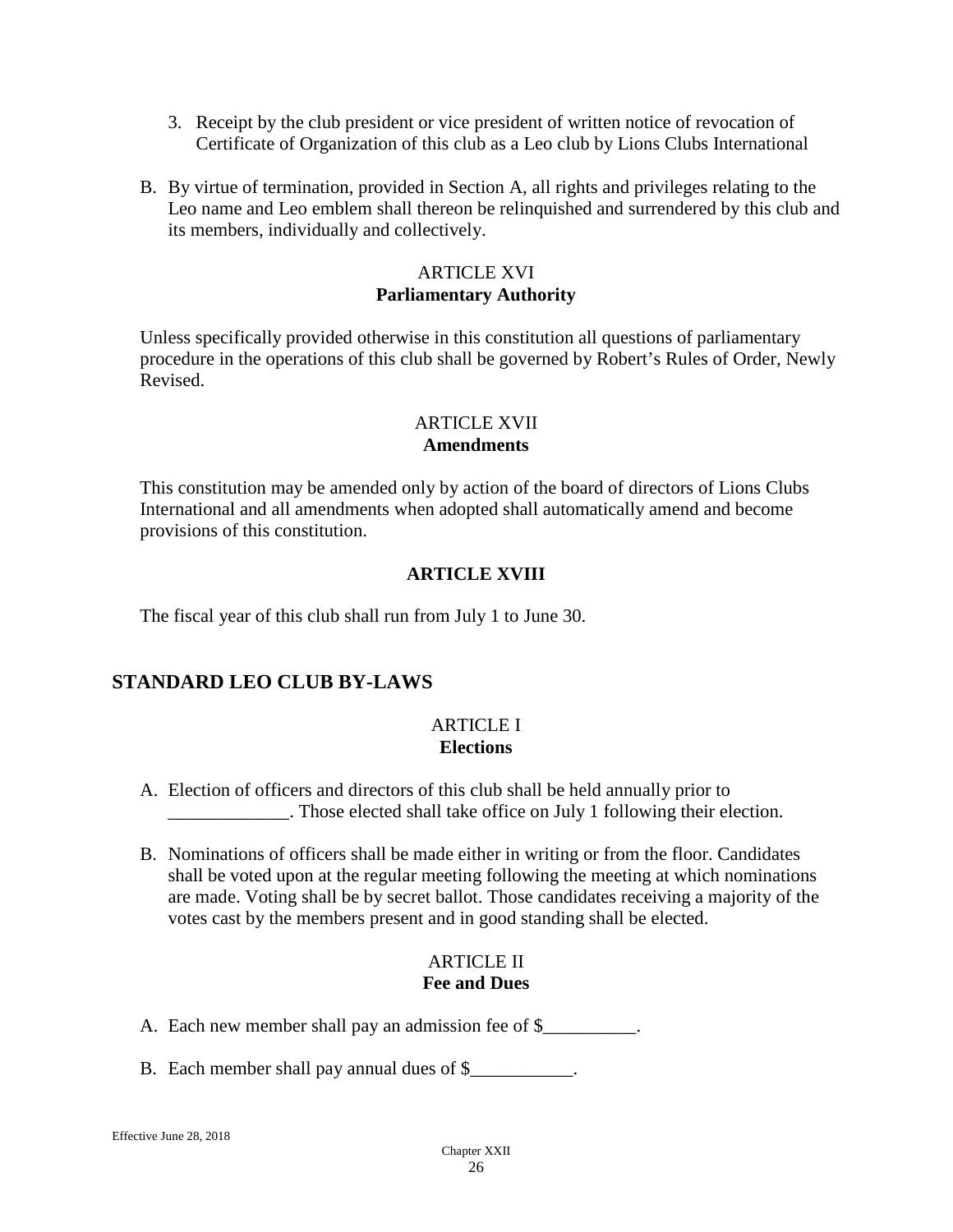C. No other assessment of members shall be made for any purpose whatsoever.

# ARTICLE III **Committees**

- A. The president, with the approval of the board of directors, shall appoint the following standing committees:
	- 1. **Finance.** This committee shall be responsible for determining ways and means of financing any and all club operations and projects.
	- 2. **Project.** This committee shall be responsible for initiation and implementation of club community projects.
- B. No committee composed solely of members of this club shall take any action to effect its plans until the same have been approved by a majority of the votes cast at a duly constituted club meeting.

# ARTICLE IV **Amendments**

- A. These by-laws may be amended at any regular or special meeting of this club, but only upon the affirmative vote of a majority of all members in good standing, provided: (1) notice of the respective amendment or amendments and the meeting at which such amending vote is to be taken is given at least fourteen (14) days prior thereto at a regular meeting at which a quorum is present, and (2) such amendment or amendments is approved by the Lions Club of \_\_\_\_\_\_\_\_\_\_\_\_\_\_\_\_\_\_\_\_\_.
- B. Any provision of these by-laws which conflicts with the constitution of this club shall be null and void and of no force or effect.

(Such other provisions as may be necessary to efficient operation of the club.)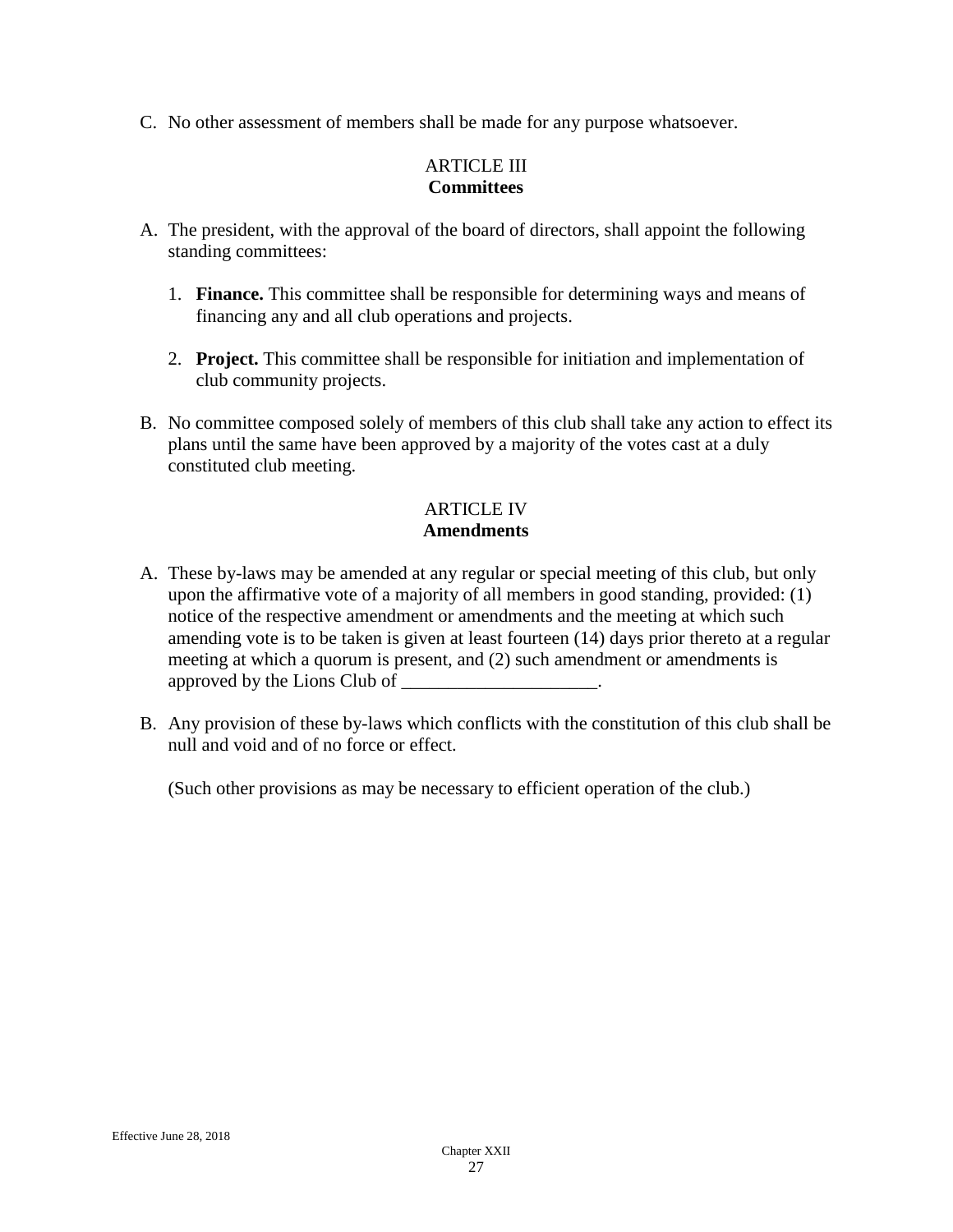# **EXHIBIT B**

# **THE DISTRICT GOVERNOR OF A SINGLE OR SUB-DISTRICT, WHERE SIX OR MORE LEO CLUBS ARE SPONSORED BY LIONS CLUBS, MAY AUTHORIZE THE FORMATION OF A LEO DISTRICT ORGANIZATION. IN THIS CASE THE FOLLOWING STANDARD LEO DISTRICT CONSTITUTION SHALL BE FOLLOWED**

*Constitution* 

*The Leo District of \_\_\_\_\_\_\_\_\_\_\_\_\_\_\_\_\_\_\_\_\_\_\_\_\_\_\_\_\_\_\_\_\_\_*

#### **STANDARD LEO DISTRICT CONSTITUTION**

ARTICLE I **Name**

This organization shall be known as Leo District No. \_\_\_\_\_\_\_\_\_\_\_\_\_\_\_\_\_\_.

#### ARTICLE II **Objects**

To provide an administrative structure with which to advance the purposes and objects of the Leo club program in this district.

#### **ARTICLE III District Organization**

#### **A. Requirements and Boundaries**

When six or more Leo clubs are sponsored by Lions clubs in a Lions district (single or sub) and recognized by The International Association of Lions Clubs, the district governor of the said Lions district (single or sub) may approve the formation of a corresponding Leo district. The territorial boundaries of the Leo district shall coincide with the boundaries of the respective Lions district (single or sub).

#### **B. Membership**

- 1. The members of this organization shall be all officially recognized Leo clubs sponsored by Lions clubs in said Lions district (single or sub)
- 2. Whenever the male gender or pronoun presently appears in the Standard Leo District Constitution and By-Laws, it shall be interpreted to mean both male and female persons.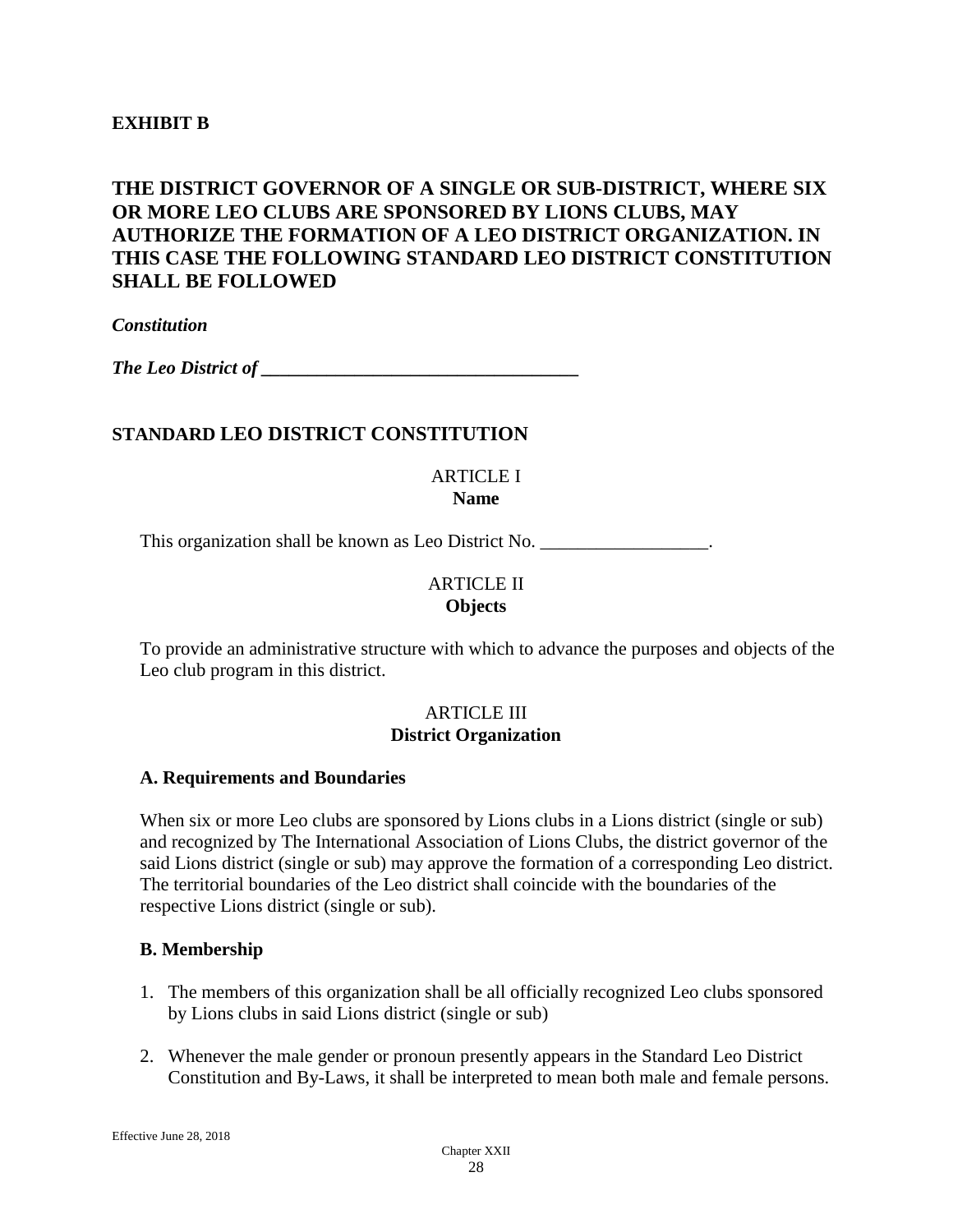### **C. Leo District Officers**

1. Leo District President

An election for the office of Leo district president shall be held at each annual Leo district conference.

- a. Qualifications:
	- (1) Be an active member in good standing of recognized Leo club in good standing in her/his single or sub-district.
	- (2) Have served, or will have served at the time he/she takes office as Leo district president, as president of a Leo club for a full term or major portion thereof.
	- (3) Secure the endorsement of the:
		- (a) Leo club of which the nominee is a member; and (b) Sponsoring Lions club.
	- (4) Will not reach an age one year greater than the maximum age limit during their term in office.
- b. Election:

#### (1) **Nominations**:

Nominations to the office of Leo district president shall be by written nomination of any duly qualified member, such nomination to be in writing to reach the Leo district secretary at least thirty (30) days prior to the opening of the Leo district conference. No nomination shall be in order, which is not so made and received. Nominations for the office of Leo district president shall be made by any recognized Leo club in good standing in the respective district.

In the event no written nominations are so made or no duly nominated candidate stands for election at the date of the Leo district conference, nominations of any qualified Leo for Leo district president may be made by any delegate from the floor of the district conference, provided the eligibility of the candidate(s) is confirmed.

#### (1) **Election**

The election of the Leo district president shall be by secret ballot, the following provisions applying thereto: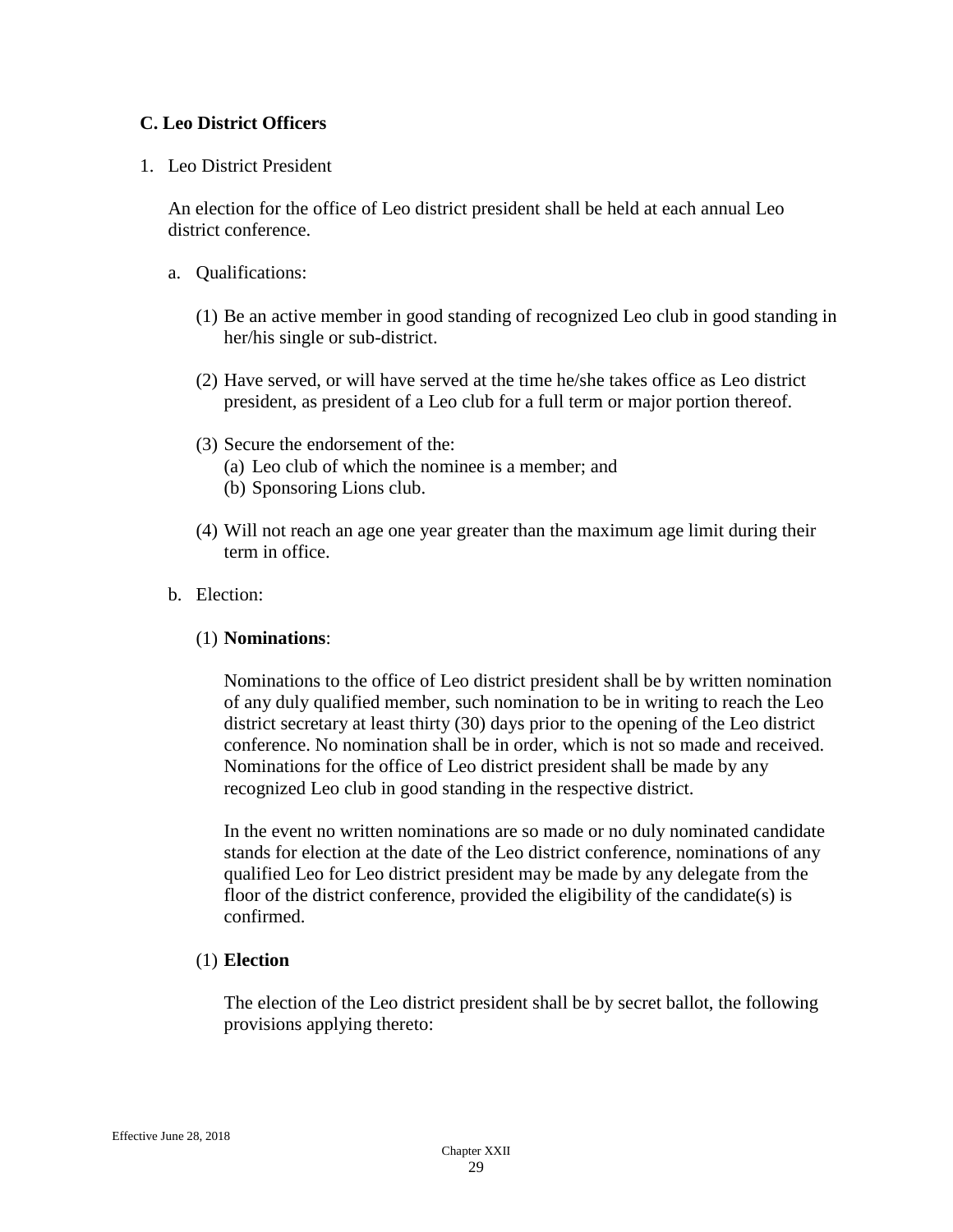- (a) In the event there are only two (2) nominees, the nominee obtaining the majority of votes cast shall be declared elected. In the event of a tie, voting shall continue until one nominee receives such majority.
- (b) In the event there are three (3) or more nominees, the one receiving a majority of the votes cast shall be declared elected. If no nominee receives such majority on the first ballot, then balloting shall continue until one nominee receives such majority, provided that the nominee receiving the least number of votes on any ballot shall be dropped from the succeeding ballot.
- (c) In the event there is but one (1) nominee, then by majority vote the printed ballot rule may be suspended and a unanimous voice vote may be cast in favor of the said single nominee.

# 2. **Leo District Vice President**

An annual election for the office of Leo district vice president shall be held at each district conference. The qualifications for said office and the procedure for nomination and election thereto shall be the same as prescribed for the office of Leo district president.

#### 3. **Dual Nominations**

A Leo may be nominated and elected to the offices of district president and district vice president at the same district conference, but may not serve in both offices at the same time. Such nominee's elimination in balloting for one such office shall not prohibit inclusion on the ballot for the other office. If elected to both, such nominee must thereon refuse one such office and balloting shall continue anew with respect to all other nominees for the office refused.

#### 4. **Vacancies**

In the event a vacancy shall occur in the office of Leo district president, the Leo district vice president shall automatically advance to and fill said office. In the event the Leo district vice president refuses to serve in the office of Leo district president for any reason, the district Leo club chairperson shall fill the vacancy created by such refusal by appointment for the unexpired term.

#### 5. **Other Leo District Officers**

The Leo district president shall appoint, by the time office is taken, a Leo district secretary and a Leo district treasurer and such other district officers as may be desired by a Leo district conference or by the Leo district council from time to time and as approved by the Lions district cabinet.

#### 6. **Leo District Council**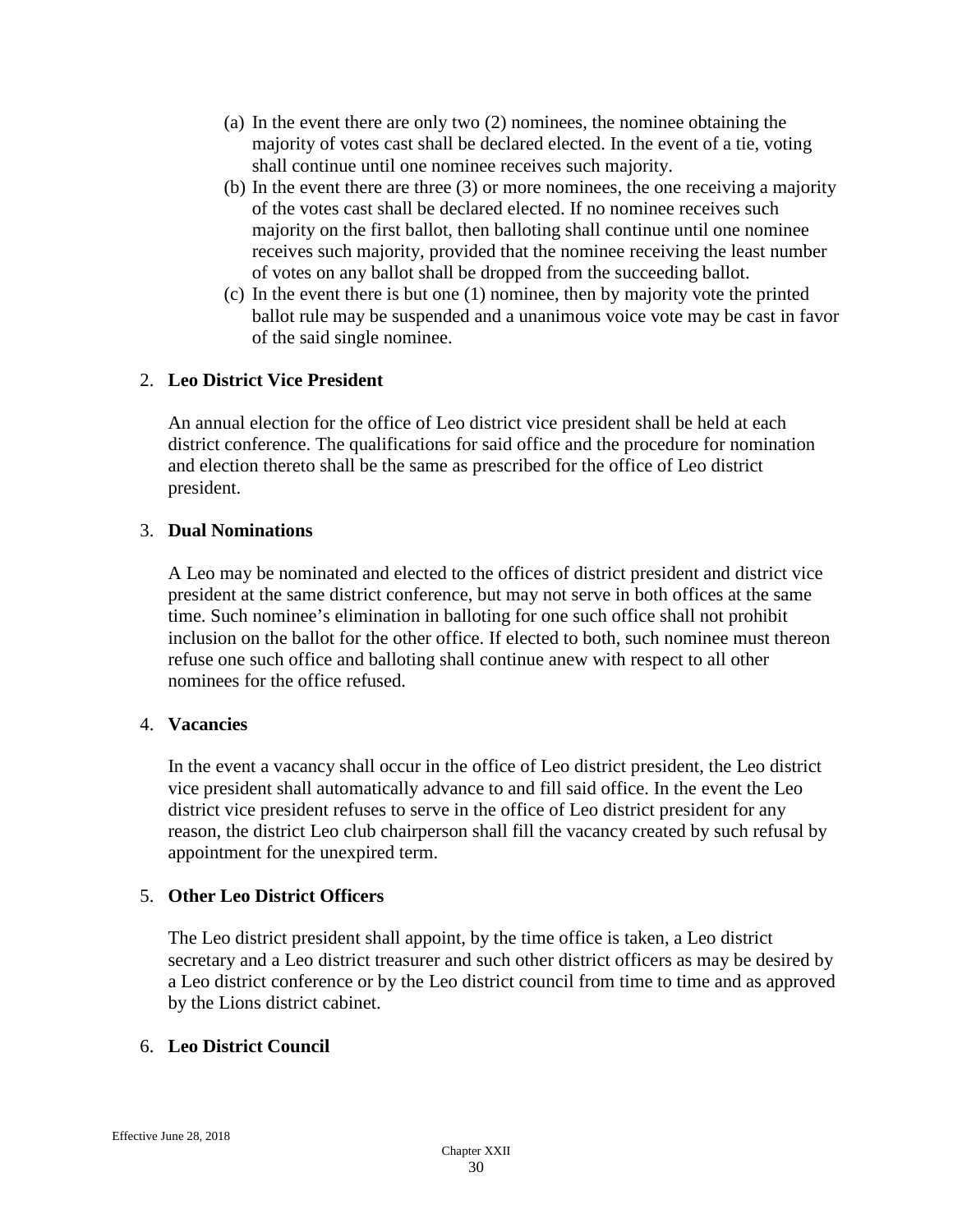There shall be a Leo district council composed of the Leo district president, the district vice president, the Leo district secretary, the Leo district treasurer, the presidents of each Leo club in the district (or a delegated representative from each club), and such other Leo district officers as may be appointed by the Leo district president. Each Leo council officer shall have one vote. The Lion appointed as district Leo club chairperson shall serve as an advisory, non-voting member.

# 7. **District Leo Club Chairperson**

Besides serving as an advisory, non-voting member of the Leo district council, the district Leo club chairperson shall also serve as the official liaison between the Lions district cabinet and the Leo district council. He shall report to the Lions district cabinet all resolutions of the Leo district conference.

# ARTICLE IV **Leo District Conference**

- A. A Leo district conference shall be held annually with the approval of the Lions district cabinet. If this Leo district is a part of a Leo multiple district, such conference shall be held not less than 30 days prior to the Leo multiple district conference.
- B. The location of the annual Leo district conference shall be determined by a previous annual Leo district conference. The date and time of the Leo district conference shall be determined by the current Leo district council. A committee appointed by the Leo district council shall plan the Leo district conference in cooperation with the district Leo club chairperson.
- C. Each recognized Leo club in good standing in the district shall be entitled to one voting delegate for each ten members of the club in good standing or major fraction thereof. The major fraction referred to in this section shall be five or more members. Delinquent dues may be paid and good standing acquired at any time prior to the close of credential certification, as such closing time shall be established by the rules of the respective conference. A vote may be cast only by a delegate present in person at the time of voting and no delegate may cast more than one vote on any question.
- D. A majority of the delegates present in person at any session shall constitute a quorum.
- E. A simple majority vote of delegates present in person at a session shall be sufficient for the adoption or rejection of any resolution before the conference. All action by a Leo district conference shall be subject to countermanding and rejection by action of the Lions district cabinet or by action of said International Board of Directors, alone, in either of which events such action shall be null and void and of no force and effect.

#### ARTICLE V **Leo District Funds**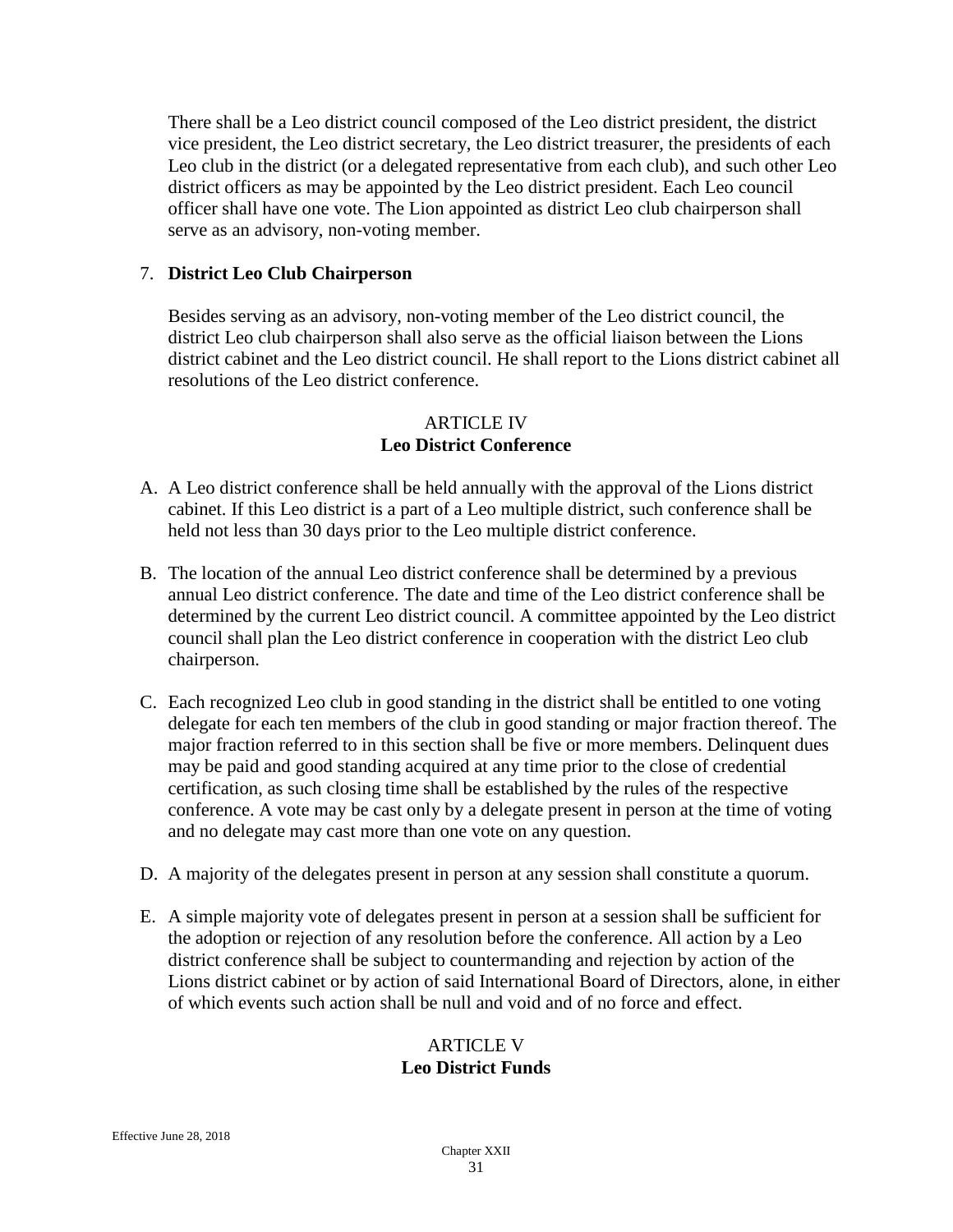A. To provide revenue to defray the administrative expenses of this Leo district, an annual per capita tax of \_\_\_\_\_\_\_\_\_\_\_\_ shall be levied upon each member of each club in the Leo district, subject to the approval of the Lions district cabinet.

The levy shall be collected and paid in advance by each Leo club to the Leo district secretary. The frequency and dates for such payments shall be determined by the respective Leo district conference.

All taxes so levied and collected shall be administered through a Leo district administration fund. Expenditures therefrom shall be for such items only as are approved by the Leo district council, which council shall not incur any financial liability in excess of funds realized in the fiscal year in which it serves.

- B. A banking account shall be opened for the purpose of receiving monies and all checks and negotiable instruments drawn thereon shall be signed by the Leo district secretary and countersigned by a designee of the district governor.
- C. The Leo district council shall provide for an annual audit of the Leo district accounts by an auditor appointed by the Leo district council. Audited balance sheets and income and expenditure accounts for the previous fiscal year shall be submitted at each annual district conference, and to the Lions district cabinet.
- D. Any undeposited Leo district administration fund collections remaining at the end of each fiscal year shall be turned over forthwith to the incoming Leo district president's council by the person or persons holding the same, and such collections together with any Leo district administration fund account balances then remaining shall be considered as funds realized by the incoming Leo district council.

#### ARTICLE VI **Titles**

Only the titles designated in this constitution may be used by Leo district officers.

# ARTICLE VII **By-Laws**

The Leo district council shall present, and Leo district conference shall adopt, such by-laws as are deemed necessary to the efficient operation of said Leo district provided, however, that all such by-laws shall be consistent with the provisions of this constitution and shall be approved by the Lions district cabinet, and shall be approved by the board of directors of Lions Clubs International or its designee. Any by-laws or amendments thereto, which shall contravene any provision of this constitution or action of said board of directors or its designee shall be null and void and of no effect.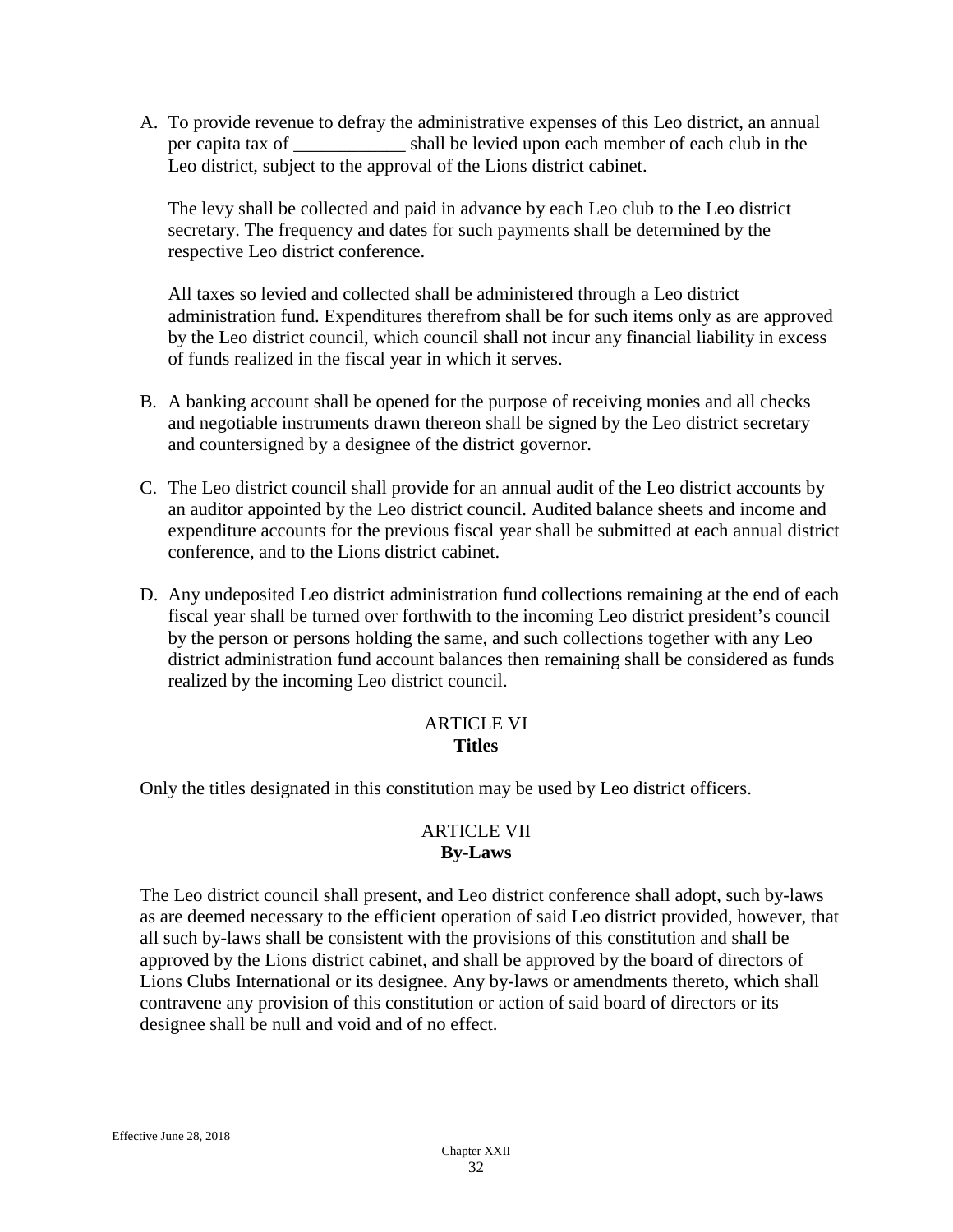#### **ARTICLE VIII Duration**

A. This Leo district shall cease to exist upon the first to occur of the following:

- 1. Vote of the said Leo district to terminate.
- 2. Receipt by the Leo district president of written notice of the withdrawal of sponsorship by the Lions district cabinet.
- 3. Receipt by the Leo district president of a written notice of cancellation by The International Association of Lions Clubs.
- B. By virtue of this termination, provided in Section A, all rights and privileges relating to the use of the Leo name and the Leo emblem on a district level shall thereon be relinquished and surrendered by the members of said district, individually or collectively. All monies on deposit to the credit of said Leo district shall be remitted to the Lions district cabinet.

# ARTICLE IX **Amendments**

This constitution may be amended only by action of the Board of Directors of Lions Clubs International and all amendments when so adopted shall automatically amend and become provisions of this constitution.

# ARTICLE X

The fiscal year of this Leo district shall run from July 1 to June 30.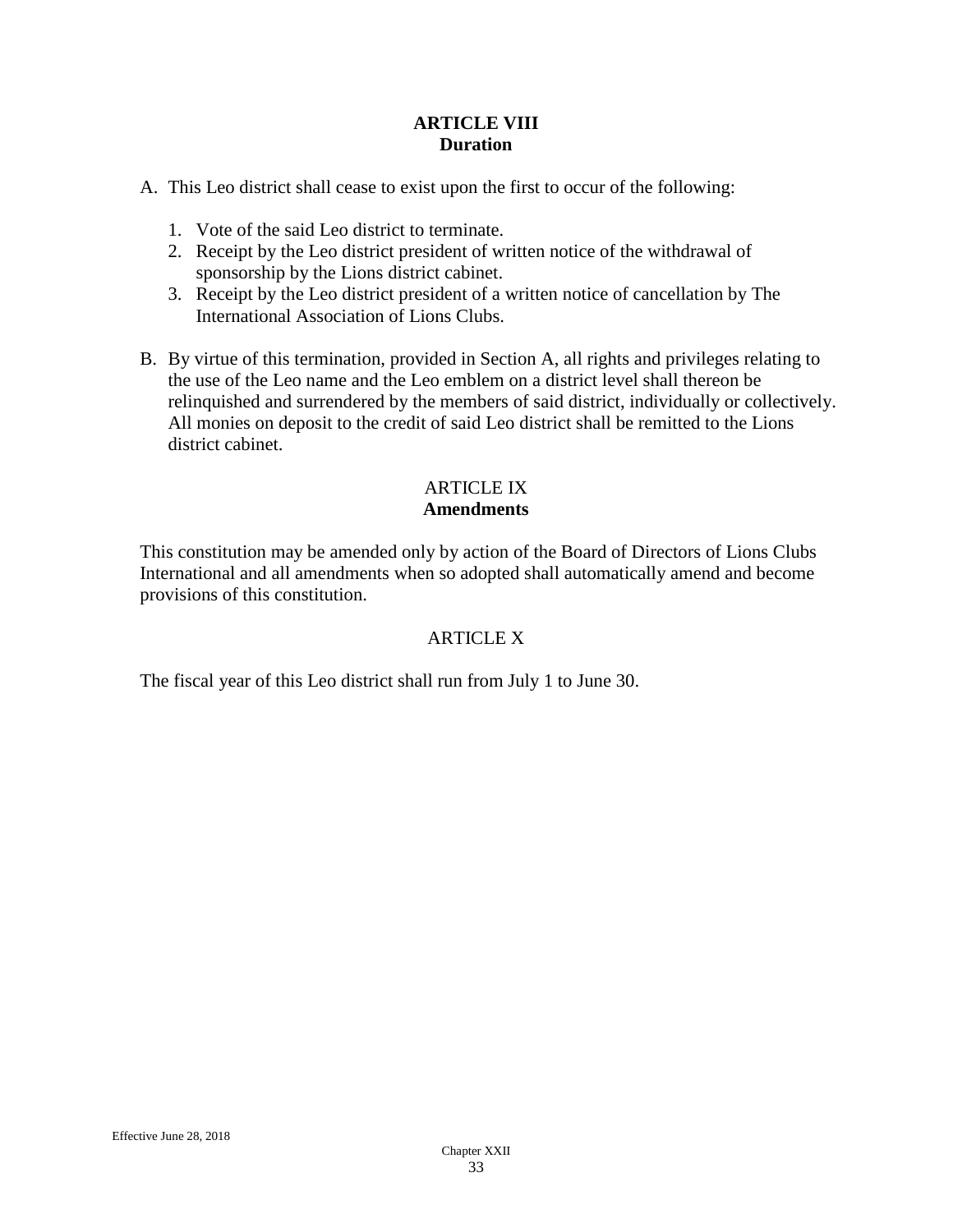# **EXHIBIT C**

# **THE COUNCIL OF GOVERNORS OF A MULTIPLE DISTRICT, WHERE TEN OR MORE LEO CLUBS WITH A CUMULATIVE MEMBERSHIP OF ONE HUNDRED OR MORE LEOS ARE SPONSORED BY LIONS CLUBS AND RECOGNIZED BY THE INTERNATIONAL ASSOCIATION OF LIONS CLUBS, MAY AUTHORIZE THE FORMATION OF A LEO MULTIPLE DISTRICT ORGANIZATION. IN THIS CASE THE FOLLOWING STANDARD LEO MULTIPLE DISTRICT CONSTITUTION SHALL BE FOLLOWED.**

#### *Constitution*

*The Leo Multiple District of*  $\blacksquare$ 

# **STANDARD LEO MULTIPLE DISTRICT CONSTITUTION**

#### ARTICLE I **Name**

This organization shall be known as Leo Multiple District No. \_\_\_\_\_\_\_\_\_\_\_\_\_\_\_\_\_\_.

#### ARTICLE II **Objects**

To provide an administrative structure with which to advance the purposes and objects of the Leo Club Program in this multiple district.

#### ARTICLE III **Multiple District Organization**

#### **A. Requirements and Boundaries**

When ten or more Leo clubs, with a cumulative membership of one hundred or more Leos are sponsored by Lions clubs in a Lions multiple district and recognized by The International Association of Lions Clubs, the council of governors of the said multiple district may approve the formation of a corresponding Leo multiple district. The territorial boundaries of the Leo multiple district shall coincide with the boundaries of the respective Lions multiple district.

# **B. Membership**

The members of this organization shall be all officially recognized Leo clubs sponsored by Lions clubs in said multiple district.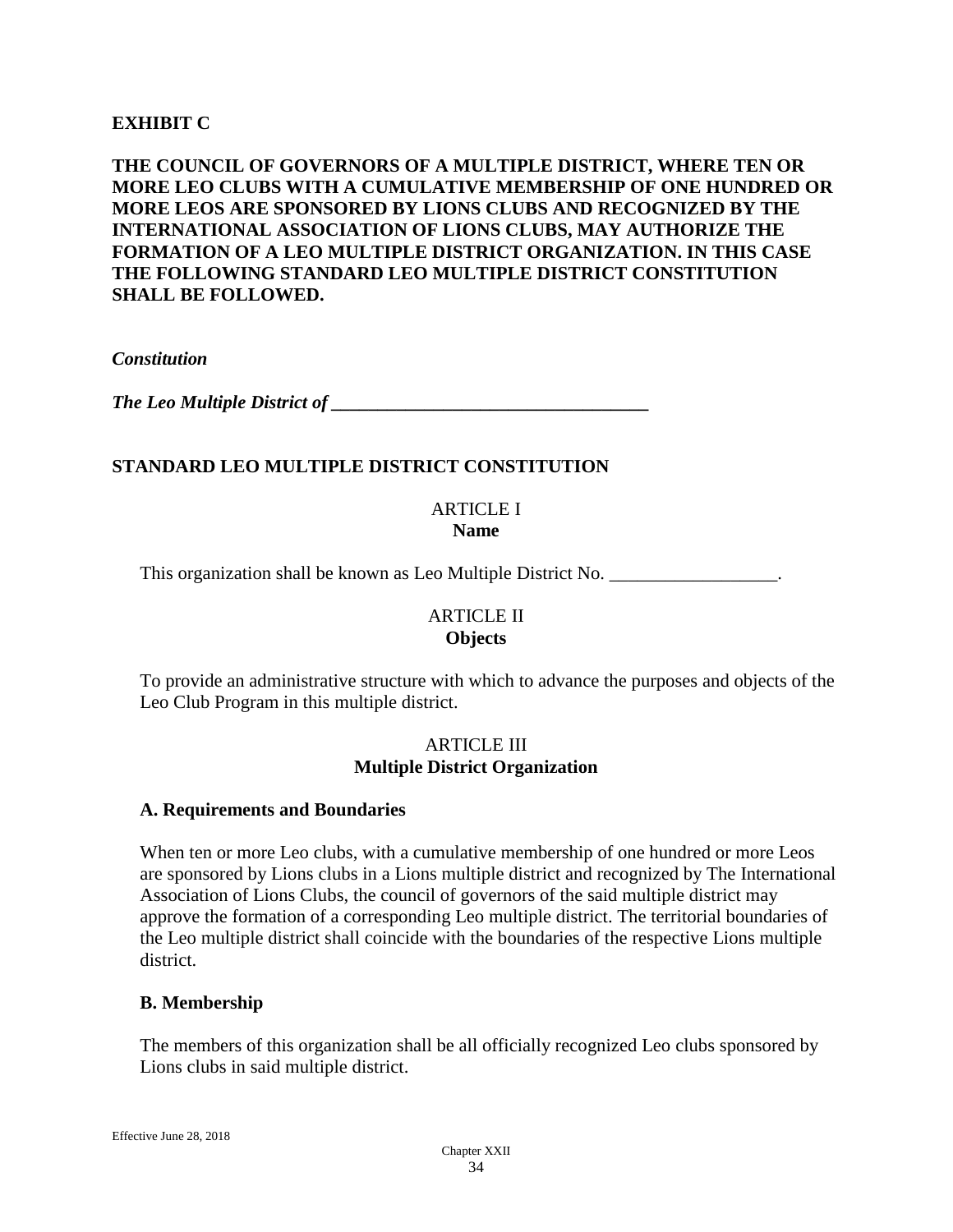# **C. Leo Multiple District Officers**

1. Leo Multiple District President

An election for the office of Leo multiple district president shall be held at each annual Leo multiple district conference.

- a. Qualifications:
	- (1) Be an active member in good standing of recognized Leo club in good standing in her/his multiple district.
	- (2) Have served, or will have served at the time he/she takes office as Leo multiple district president, as president of a Leo club for a full term or major portion thereof.
	- (3) Secure the endorsement of the:
		- (a) Leo club of which the nominee is a member;
		- (b) Sponsoring Lions club.
		- (c) Leo district (if established)
	- (4) Will not reach an age one year greater than the maximum age limit during their term in office.
- b. Election:
	- (1) Nominations:

Nominations to the office of Leo multiple district president shall be by written nomination of any duly qualified member, such nomination to be in writing to reach the Leo multiple district secretary at least thirty (30) days prior to the opening of the Leo multiple district conference. No nomination shall be in order which is not so made and received.

Nominations for the office of Leo multiple district president shall be made by any recognized Leo club in good standing in the respective multiple district.

In the event no written nominations are so made or no duly nominated candidate stands for election at the date of the Leo multiple district conference, nominations of any qualified Leo for Leo multiple district president may be made by any delegate from the floor of the Leo multiple district conference, provided the eligibility of the candidate(s) is confirmed.

(1) Election

The election of the Leo multiple district president shall be by secret ballot, the following provisions applying thereto: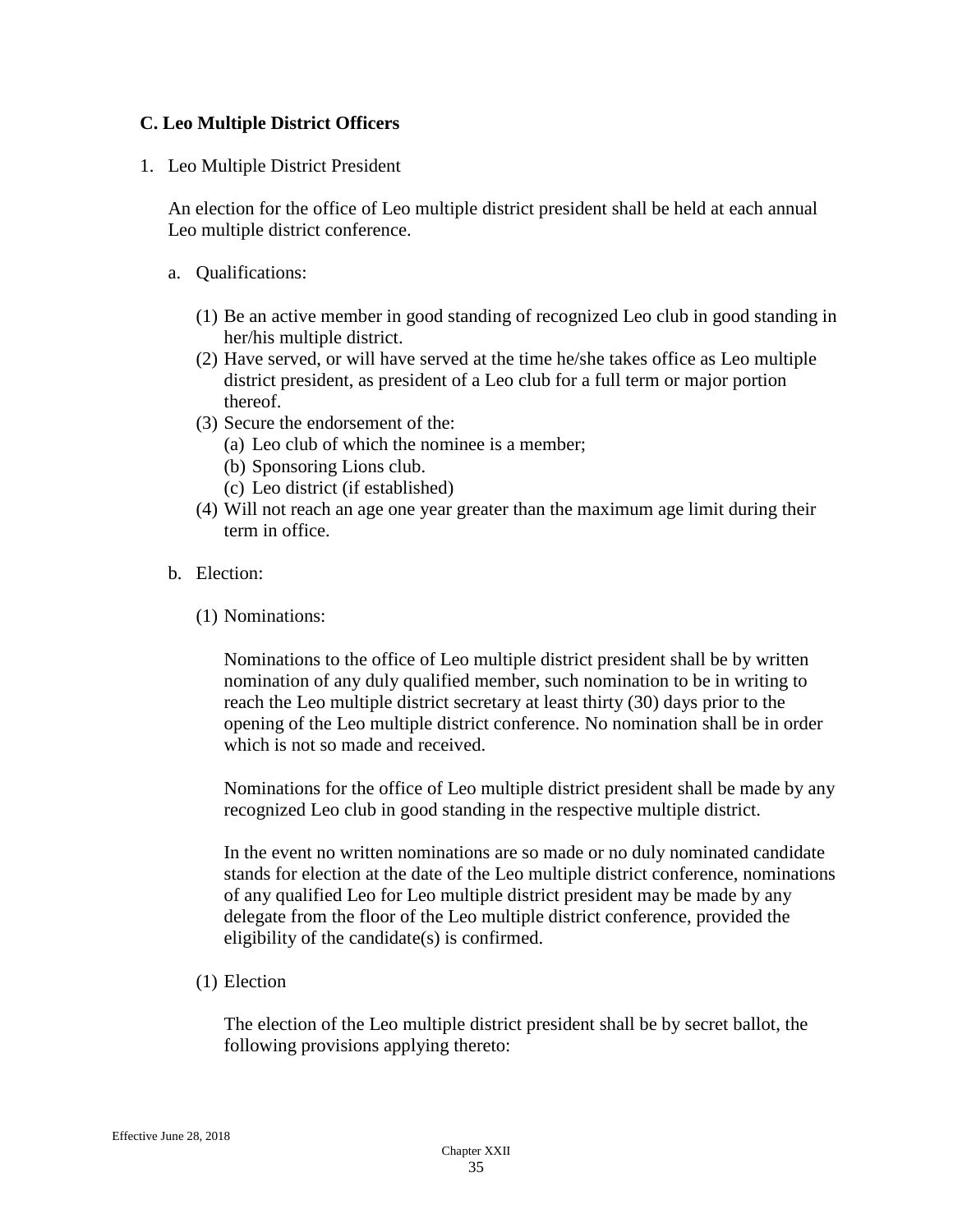- a) In the event there are only two (2) nominees, the nominee obtaining the majority of votes cast shall be declared elected. In the event of a tie, voting shall continue until one nominee receives such majority.
- b) In the event there are three (3) or more nominees, the one receiving a majority of the votes cast shall be declared elected. If no nominee receives such majority on the first ballot, then balloting shall continue until one nominee receives such majority, provided that the nominee receiving the least number of votes on any ballot shall be dropped from the succeeding ballot.
- c) In the event there is but one (1) nominee, then by majority vote the printed ballot rule may be suspended and a unanimous voice vote may be cast in favor of the said single nominee.

# 2. **Leo Multiple District Vice President**

An annual election for the office of Leo multiple district vice president shall be held at each multiple district conference. The qualifications for said office and the procedure for nomination and election thereto shall be the same as prescribed for the office of Leo multiple district president.

# 3. **Dual Nominations**

A Leo may be nominated and elected to the offices of multiple district president and multiple district vice president at the same multiple district conference, but may not serve in both offices at the same time. Such nominee's elimination in balloting for one such office shall not prohibit inclusion on the ballot for the other office. If elected to both, such nominee must thereon refuse one such office and balloting shall continue anew with respect to all other nominees for the office refused.

# 4. **Vacancies**

In the event a vacancy shall occur in the office of Leo multiple district president, the Leo multiple district vice president shall automatically advance to and fill said office. In the event the Leo multiple district vice president refuses to serve in the office of president for any reason, the multiple district Leo club chairperson or the designee of the multiple district council of governors shall fill the vacancy created by such refusal by appointment for the unexpired term.

# 5. **Other Leo Multiple District Officers**

The Leo multiple district president shall appoint, by the time office is taken, a Leo multiple district secretary and a Leo multiple district treasurer and such other multiple district officers as may be desired by a Leo multiple district conference or by the Leo multiple district council from time to time and as approved by the Lions multiple district council of governors.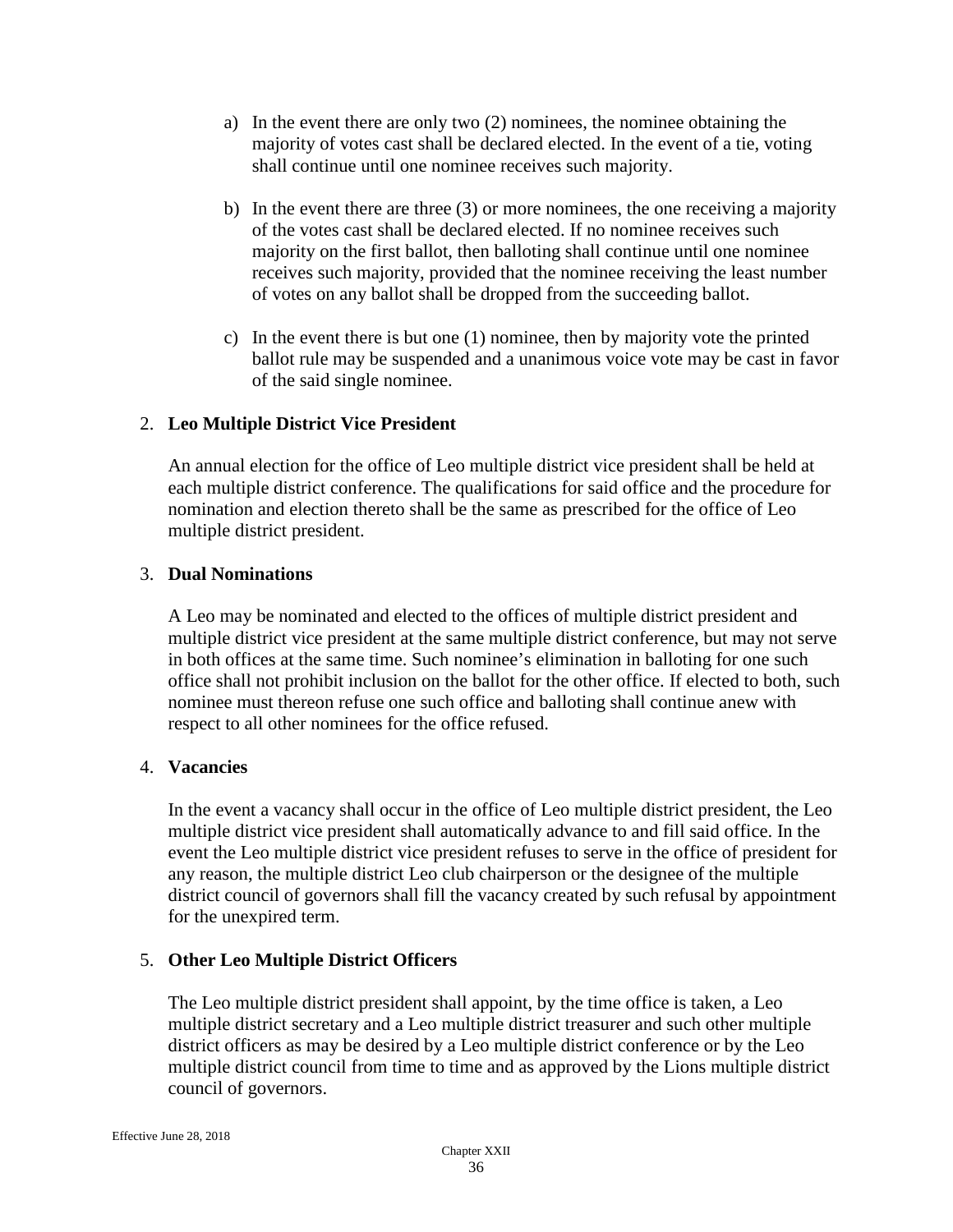### 6. **Leo Multiple District Council**

There shall be a Leo multiple district council composed of the Leo multiple district president, the multiple district vice president, the multiple district secretary, the multiple district treasurer, all Leo district presidents and such other Leo multiple district officers as may be appointed by the Leo multiple district president and as approved by the Lions multiple district council of governors. If Leo district presidents do not exist in a given Leo multiple district, then the presidents of each Leo club in said multiple district (or a delegated representative from each club) shall form part of the Leo multiple district council. Each council officer shall have one vote. The Lion appointed as multiple district Leo club chairperson by the Lions council of governors and district Leo club chairperson of sub-districts in said multiple district shall be entitled to attend any council meeting and participate in all deliberations of the council.

# 7. **Multiple District Leo Club Chairperson**

Besides serving on the Leo multiple district council, the multiple district Leo club chairperson shall also serve as the official liaison between the Lions council of governors and the Leo multiple district council. He/she shall report to the Lions council of governors all resolutions of the Leo multiple district conference.

#### **D. Leo Multiple District Council Meetings**

- 1. Meetings of the Leo multiple district council shall be held at least twice annually at times and places fixed by the Leo multiple district president and approved by a majority of the members of the council and provided that one of such meetings shall be held at the time of the Leo multiple district conference.
- 2. Quorum and Vote: The attendance of a majority of the voting members of the council shall constitute a quorum for any meeting thereof.

#### **E. Powers**

Except where inconsistent with and contrary to the provisions of the Articles of Incorporation and Constitution and By-Laws of The International Association of Lions Clubs, the Lions Multiple District Constitution and By-Laws, the powers granted therein to the board of directors of said association and the policies and acts of said board of directors, the Leo multiple district council shall:

- 1. Have jurisdiction and control over all officers and agents, when acting as such, of the Leo multiple district council and all committees of the Leo multiple district and multiple district conference;
- 2. Have management and control over the property, business and funds of the Leo multiple district;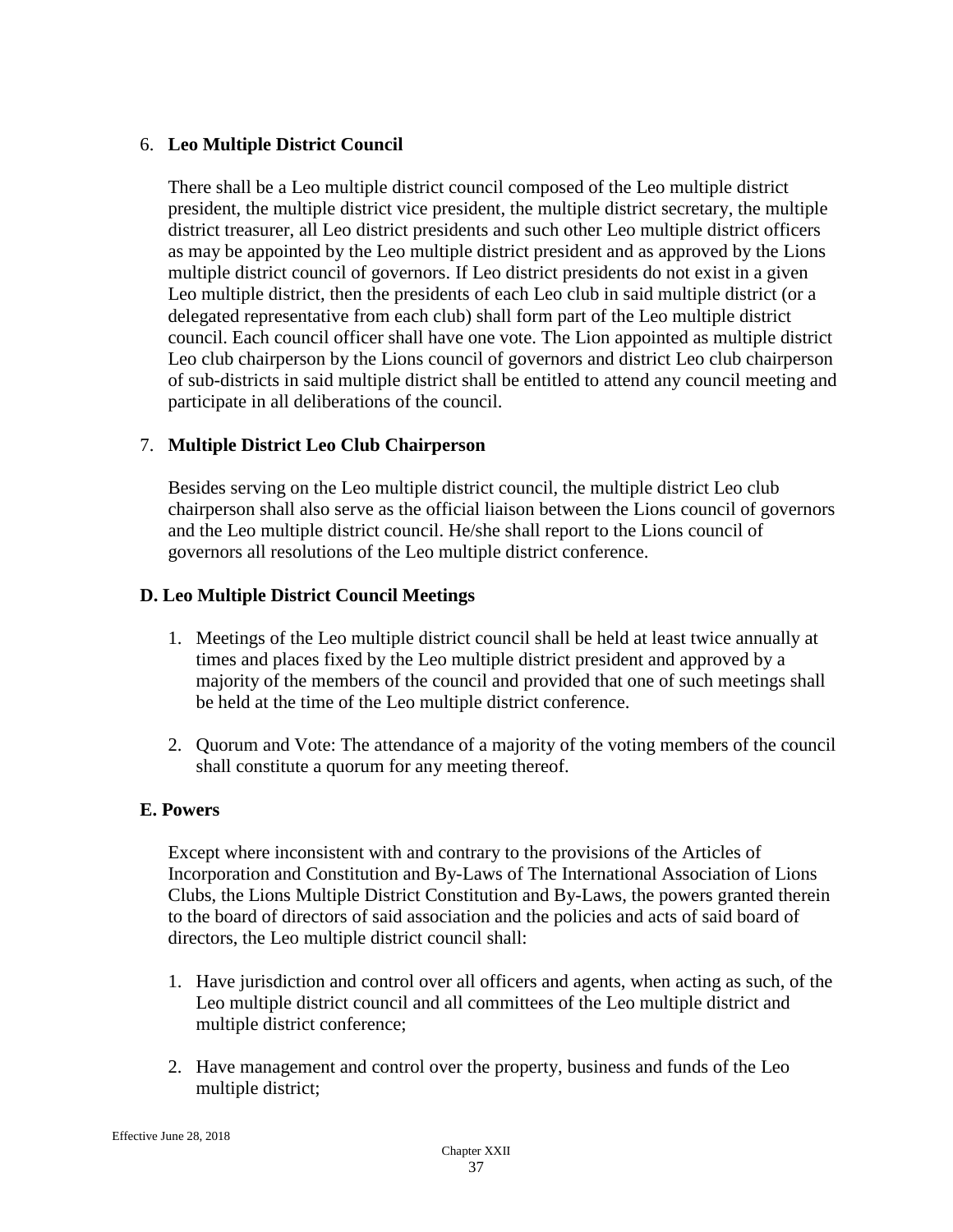- 3. Have jurisdiction, control and supervision over all phases of the Leo multiple district conference and all other meetings of said district;
- 4. Have original jurisdiction, when authorized under policy of said international board and under rules of procedure prescribed by said board, to hear and rule upon any complaint of a constitutional nature raised by any Leo sub-district, any Leo club, or any member of a Leo club in the said Leo district. All such rulings of the Leo council shall be subject to review and decision by the Lions council of governors of said multiple district and the Board of Directors of The International Association of Lions Clubs;
- 5. Have control and management of all budgetary matters of the Leo multiple district and committees of the Leo multiple district and Leo multiple district conference. All transactions shall be subject to approval of the Lions multiple district council of governors, and no obligation may be approved or made which shall effect an unbalanced budget or deficit in any fiscal year.

# **ARTICLE IV Leo Multiple District Conference**

- A. A Leo multiple district conference shall be held annually. The location of this conference shall be as determined by a previous annual Leo multiple district conference. The date and time of the conference shall be determined by the current Leo multiple district council with the approval of the Lions multiple district council.
- B. Each recognized Leo club in good standing in the Leo multiple district shall be entitled to one voting delegate for each ten members of the club in good standing or major fraction thereof. The major fraction referred to in this section shall be five or more members. Delinquent dues may be paid and good standing acquired at any time prior to the close of credential certification, as such closing time shall be established by the rules of the respective conference. A vote may be cast only by a delegate present in person at the time of voting and no delegate may cast more than one vote on any question.
- C. A majority of the delegates present in person at any session shall constitute a quorum.
- D. A simple majority vote of delegates present in person at a session shall be sufficient for the adoption or rejection of any resolution before the conference. All action by a Leo multiple district conference shall be subject to countermanding and rejection by action of the Lions council of governors or by action of said International Board of Directors, alone, in either of which events such action shall be null and void and of no force and effect.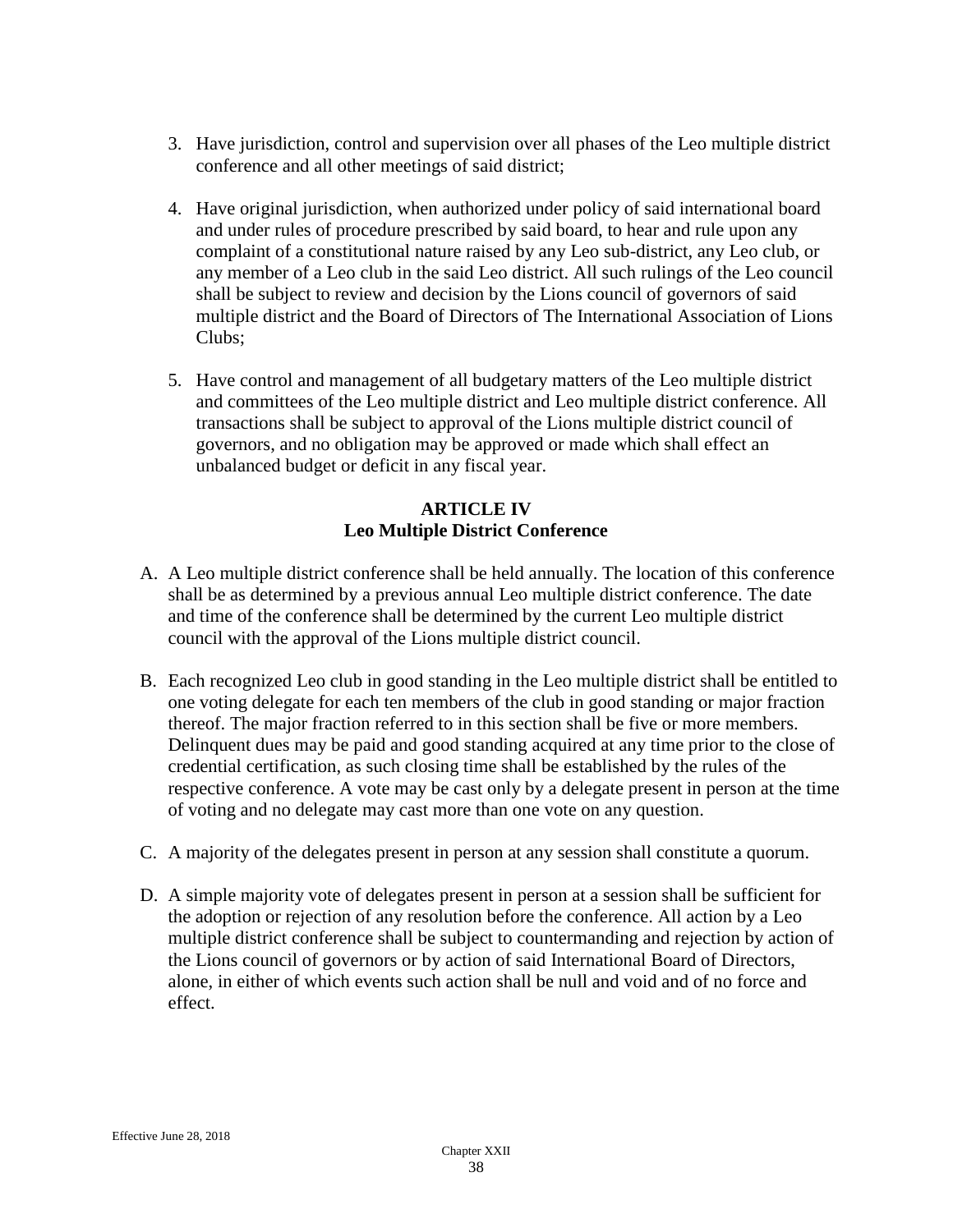#### **ARTICLE V Leo Multiple District Funds**

A. To provide revenue to defray the administrative expenses of this Leo multiple district, an annual per capita tax of \_\_\_\_\_\_\_\_\_\_\_\_ shall be levied upon each member of each club in the Leo multiple district, subject to the approval of the Lions multiple district council of governors.

The levy shall be collected and paid in advance by each Leo club to the Leo multiple district secretary. The frequency and dates for such payments shall be determined by the respective Leo multiple district conference.

All taxes so levied and collected shall be administered through a Leo multiple district administration fund. Expenditures therefrom shall be for such items only as are approved by the Leo multiple district council, which council shall not incur any financial liability in excess of funds realized in the fiscal year in which it serves.

- B. A banking account shall be opened for the purpose of receiving monies and all checks and negotiable instruments drawn thereon shall be signed by the Leo multiple district secretary and countersigned by a designee of the Lions council of governors.
- C. The Leo multiple district council shall provide for an annual audit of the Leo multiple district accounts by an auditor appointed by the Leo multiple district council. Audited balance sheets and income and expenditure accounts for the previous fiscal year shall be submitted at each annual Leo multiple district conference, and to the Lions multiple district council of governors.
- D. Any undeposited Leo multiple district administration fund collections remaining at the end of each fiscal year shall be turned over forthwith to the incoming Leo multiple district council by the person or persons holding the same, and such collections together with any multiple district administration fund account balances then remaining shall be considered as funds realized by the incoming Leo multiple district council.

# ARTICLE VI **Titles**

Only the titles designated in this constitution may be used by Leo multiple district officers.

# ARTICLE VII **By-Laws**

The Leo multiple district council shall present, and Leo multiple conference shall adopt, such by-laws as are deemed necessary to the efficient operation of said Leo multiple district provided, however, that all such by-laws shall be consistent with the provisions of this constitution, shall be endorsed by the Lions multiple district council of governors, and shall be approved by the board of directors of Lions Clubs International or its designee. Any by